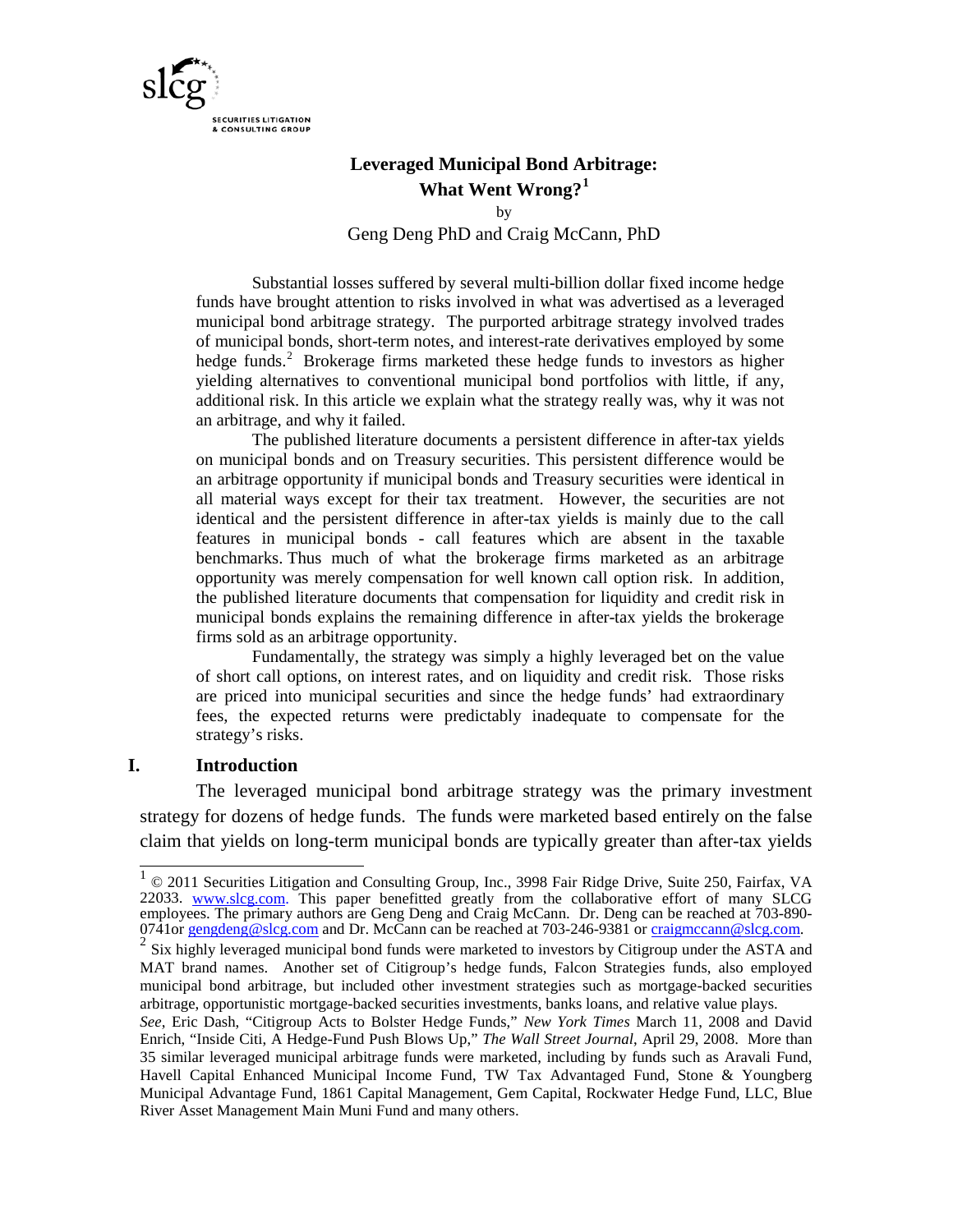on long-term Treasury securities or swap contracts because of structural imbalances in these markets, not because of greater risks in long-term municipal bonds than in taxable bonds. Leverage was used to magnify the arbitrage profits which the funds claimed could be earned from this strategy.

Published academic research shows that the claimed market inefficiency underlying the leveraged municipal arbitrage strategy was not an inefficiency at all.<sup>[3](#page-1-0)</sup> The observed difference in yields is partly the result of inaptly comparing yields on callable municipal bonds to yields on non-callable taxable bonds without adjusting for the value of the embedded call options. The firms promoting this strategy did not explain in their marketing materials that a significant portion of the difference in yields the firms touted as an arbitrage opportunity was compensation for the short call option attached to most municipal bonds but absent from the taxable bonds.

The remaining difference in yields touted by the brokerage firms as an arbitrage opportunity is explained by the liquidity risk and credit risk in long-term municipal bonds. [4](#page-1-1) In particular, the liquidity risk in long-term municipal bonds is both substantial and systematic. Municipal bond investors buying long-term callable municipal bonds are compensated for bearing the call risk and the increased liquidity and credit risk with higher promised yields than earned on Treasury securities or swap contracts.

In late 2007 and early 2008, many leveraged municipal bond arbitrage funds suffered catastrophic losses as municipal bond prices declined without offsetting gains on swap contracts. While funds launched in the 2002-2006 period had the same fundamental flaws as later funds, the earlier funds benefited temporarily from especially favorable market conditions. By 2006 the market conditions under which the earlier hedge funds' misrepresented strategy had been masked changed sufficiently that all vintages of funds suffered significant losses. The municipal bonds declined in value because of the market-wide decline in liquidity and the deteriorating credit quality of companies that had insured the credit quality of many (most) municipal bonds – precisely the risks that were known to exist in long-term municipal bonds and for which investors in long-term municipal bonds demanded higher yields.

We conducted extensive simulations to test the relative riskiness of the leveraged municipal bond strategy. The simulation results demonstrate that the strategy had much higher downside risk than investing in Treasury bonds, municipal bonds, or stocks and this risk increased significantly before the funds' collapse in 2007 and 2008.

Finally, we show that market conditions that caused large losses in leveraged municipal bond arbitrage funds in the 2007-2008 time period were far from

 $3$  See Green (1993) and Chalmers (1998, 2006) for a discussion of the embedded call option.

<span id="page-1-1"></span><span id="page-1-0"></span><sup>&</sup>lt;sup>4</sup> See Hempel (1973), Gordon and Malkiel (1981), Trzcinka (1982), Wu (1991) and Wang, Wu, and Zhang (2008) for a discussion of credit risk, See Chakravarty and Sarkar (2003) Harris and Piwowar (2004), and Wang, Wu, and Zhang(2008)for a discussion of liquidity risk.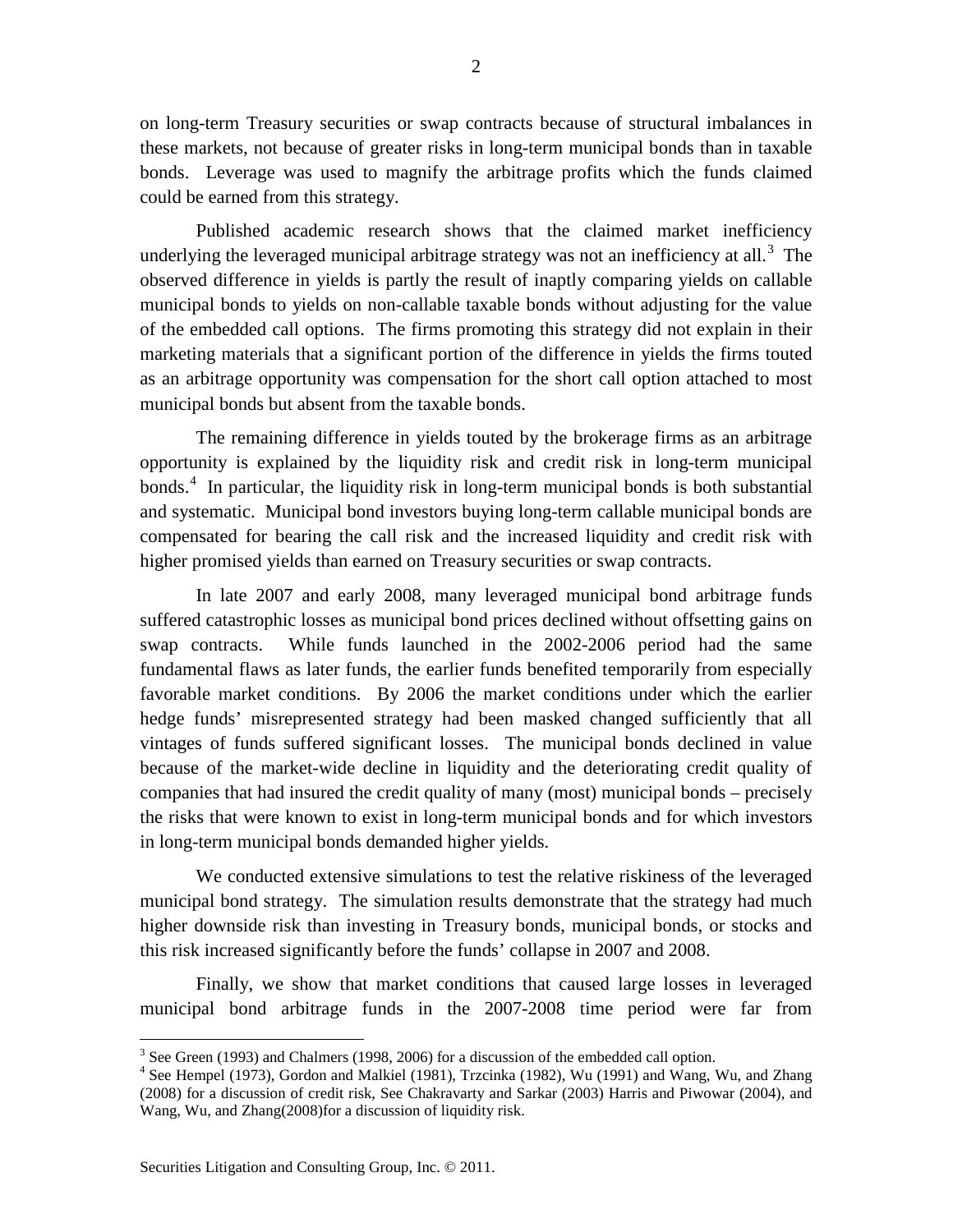unprecedented. Prior to 2007, there were two periods of distress in municipal bond markets during which funds would have exhibited even larger losses than they did in 2007-2008, had they existed during those two periods.

## **II. Leveraged Municipal Bond Arbitrage Strategy in an Idealized Environment**

### **i. Arbitrage**

An arbitrage opportunity arises when the prices of the same asset in two markets differ by more than the trading costs of buying in the low-price market and simultaneously selling in the high-price market. For example, if Yahoo! stock is being quoted in one market at \$11.00 "bid", \$11.25 "ask" in one market and at \$11.50 bid, \$11.75 ask in another market, investors who can simultaneously buy in the first market at  $$11.25$  $$11.25$  and sell in the second market at \$11.50 will make a riskless profit of \$0.25.<sup>5</sup> The net purchases in the low price market will push the price quotes up and the net sales in the high price market will cause the price quotes to fall. Arbitragers will continue to profit from the difference in price quotes in the two markets until the bid-ask spreads overlap – \$11.25 bid, \$11.50 ask in both markets, for example.

# **ii. Yield Curves and Term Spreads – the "muni-puzzle"**

Yield curves are graphs that plot the relationship between yields-to-maturity and terms-to-maturity. Figure 1 is an illustration of the muni bond puzzle. We plot the average yield to maturity on municipal bonds and the tax-adjusted LIBOR swap<sup>[6](#page-2-1)</sup> rates using weekly observations of published yield indexes from January 1, 2001 to December 31, 2009.<sup>[7](#page-2-2)</sup> We adjust the LIBOR swap rate by an assumed 35% marginal tax rate. Although there is considerable variation during this nine-year period, Figure 1 captures a persistent qualitative relationship: yields on AAA-rated municipal bonds are consistently higher than tax-adjusted LIBOR swap term spread and this difference in after-tax yields increases at longer maturities despite the low observed default rates on AAA-rated municipal bonds.

<span id="page-2-0"></span> $<sup>5</sup>$  Of course, market makers or other professional investors have better information and incentives to capture</sup> potential arbitrage profits so retail investors are unlikely to ever observe an arbitrage opportunity.

<span id="page-2-1"></span><sup>6</sup> LIBOR is the London Interbank Offer Rate which is the interest rate banks charge each other for loans and is usually interpreted to be the interest rate paid by AA/A rated banks. An interest-rate swap is an agreement between two parties to swap interest payments for a specified period of time. The swap rate is the fixed interest rate exchanged for floating interest rate payments in an interest rate swap; the floating rate is typically LIBOR. A term is specified for the swap, meaning that the fixed rate is paid in exchange for the floating rate for a specified number of years – the term of the swap. The fixed interest rate paid in exchange for LIBOR for various terms makes up the swap curve. If a swap is unwound, the contract is cash settled with a payment of the market value of the net future cash flows. A swaption is an option giving a buyer a right to enter into a specified swap at a specified future date. For an accessible introduction to interest rate swaps see "Bond Basics: What are Interest Rate Swaps and How Do They Work?" available at [www.pimco.com/LeftNav/Bond+Basics/2008/Interest+Rate+Swaps+Basics+1-08.htm](http://www.pimco.com/LeftNav/Bond+Basics/2008/Interest+Rate+Swaps+Basics+1-08.htm)

<span id="page-2-2"></span> $\frac{7}{7}$  25 year swap data is only available from April 20, 2001.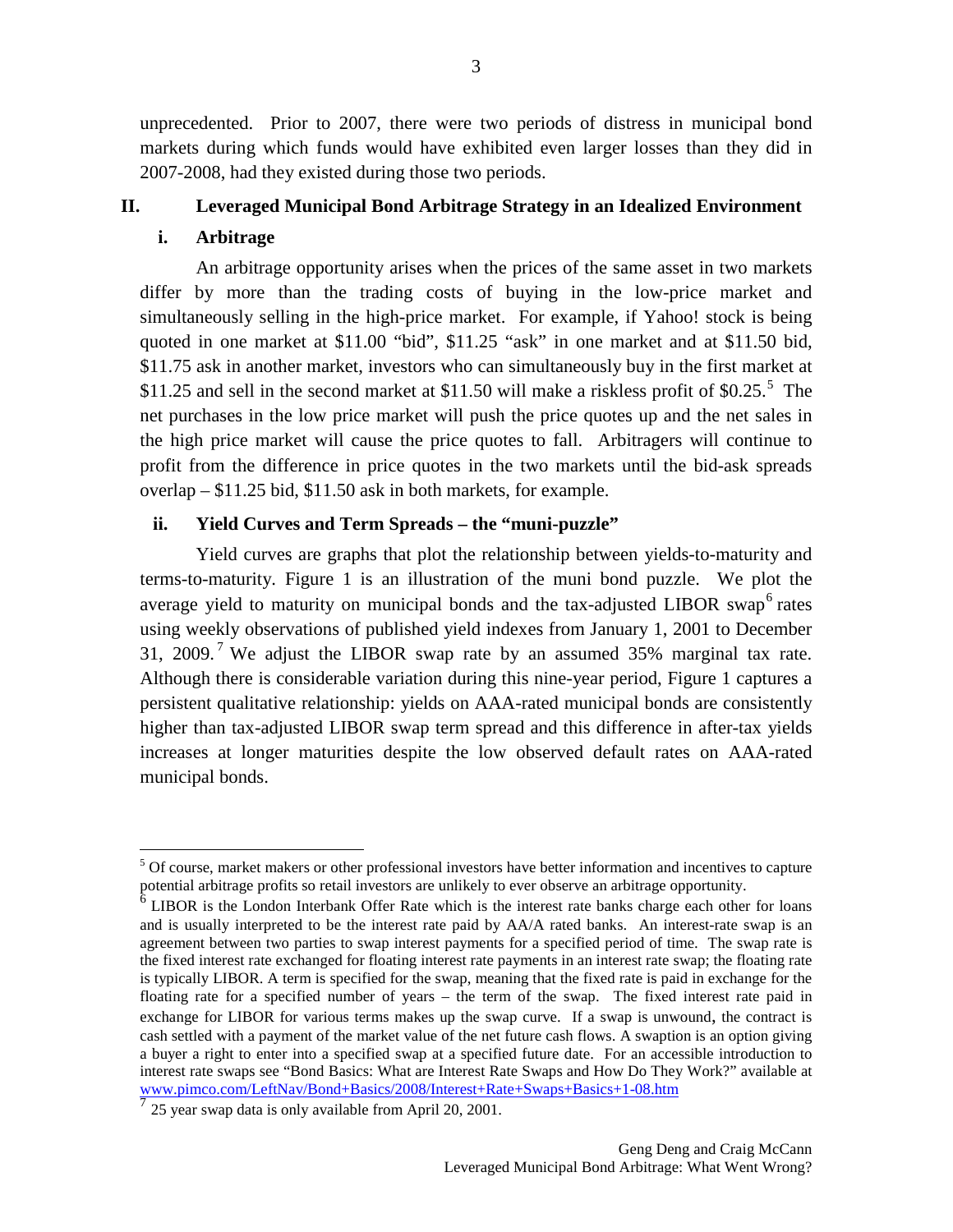

The municipal term spread is consistently greater than the after-tax LIBOR swap term spread. That is, municipal yield curves like the solid (blue) line in Figure 1 are consistently steeper than after-tax LIBOR swap rate curves like the dashed (red) line in Figure 1. This widening of the gap between the yield curves is what the brokerage firms misrepresented as an arbitrage opportunity.

### **iii. Differences in Term Spreads**

Figure 2 plots the difference between the term spread for municipal bonds and the after-tax term spread for LIBOR swaps from  $2001$  to  $2008$  $2008$ .<sup>8</sup> The municipal term spread is greater than the after-tax LIBOR swap term spread throughout the entire time period although there is considerable variation over time.

This difference between the term spreads in the tax exempt and taxable markets was sold by brokerage firms to investors as an "inefficiency" resulting from structural imbalances in the municipal bond market. Brokerage firms claimed that structural flaws prevented traders from bidding up the prices of long-term municipal bonds so that their yields were no more than the after-tax yields on taxable securities. That is, brokerage firms claimed that long-term municipal bond prices were too low compared to prices of taxable bonds because there was a chronic excess supply of long-term municipal bonds,

**Figure 1:** Average Yield Curves from 2001 to 2009 LIBOR swaps are taxable securities, so we reduce their yields by an assumed tax rate of 35% t o compare to

<span id="page-3-0"></span><sup>&</sup>lt;sup>8</sup> Source: Bloomberg, MMAI20Y, MMAI01Y, USSW20 and USSW1 data series.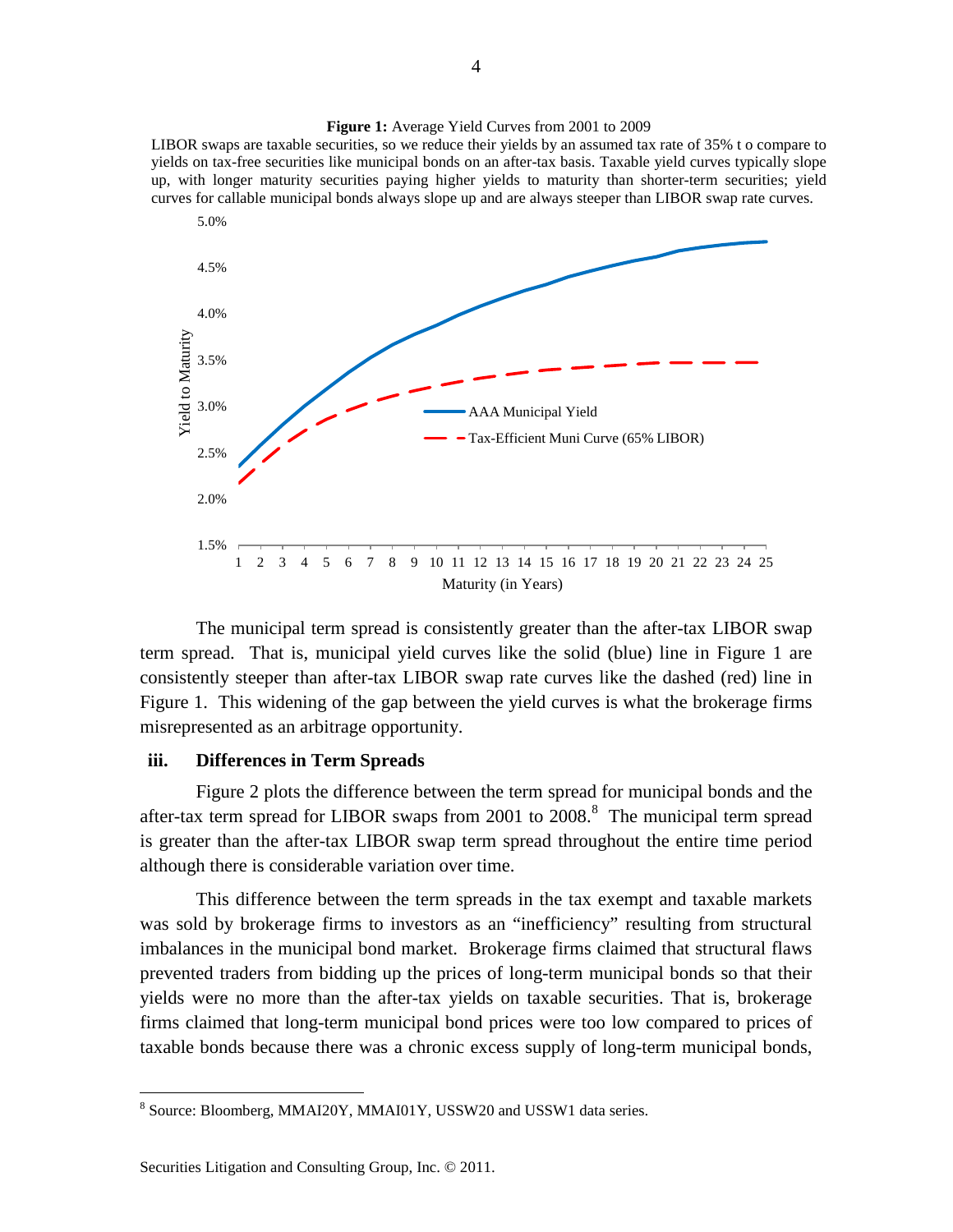which artificially depressed their prices. The hedge funds proposed to circumvent the structural imbalances and capture this arbitrage opportunity by leveraging up portfolios of these "cheap" long-term municipal bonds.





### **iv. The Strategy**

The leveraged municipal bond strategy is conceptually simple. Long-term municipal bonds paid higher yields than short-term bonds. By investing long-term and borrowing short-term, the hedge funds were supposed to generate a positive net cash flow after fees. The viability of the leveraged portfolio was highly susceptible to interest rate and market risk and these risks were imperfectly hedged in the taxable market. Some but not all of the positive net cash flow on the municipal bonds was given up in the hedging transactions. Table 1 provides an example of income before fees given the yield curves illustrated in Figure 1.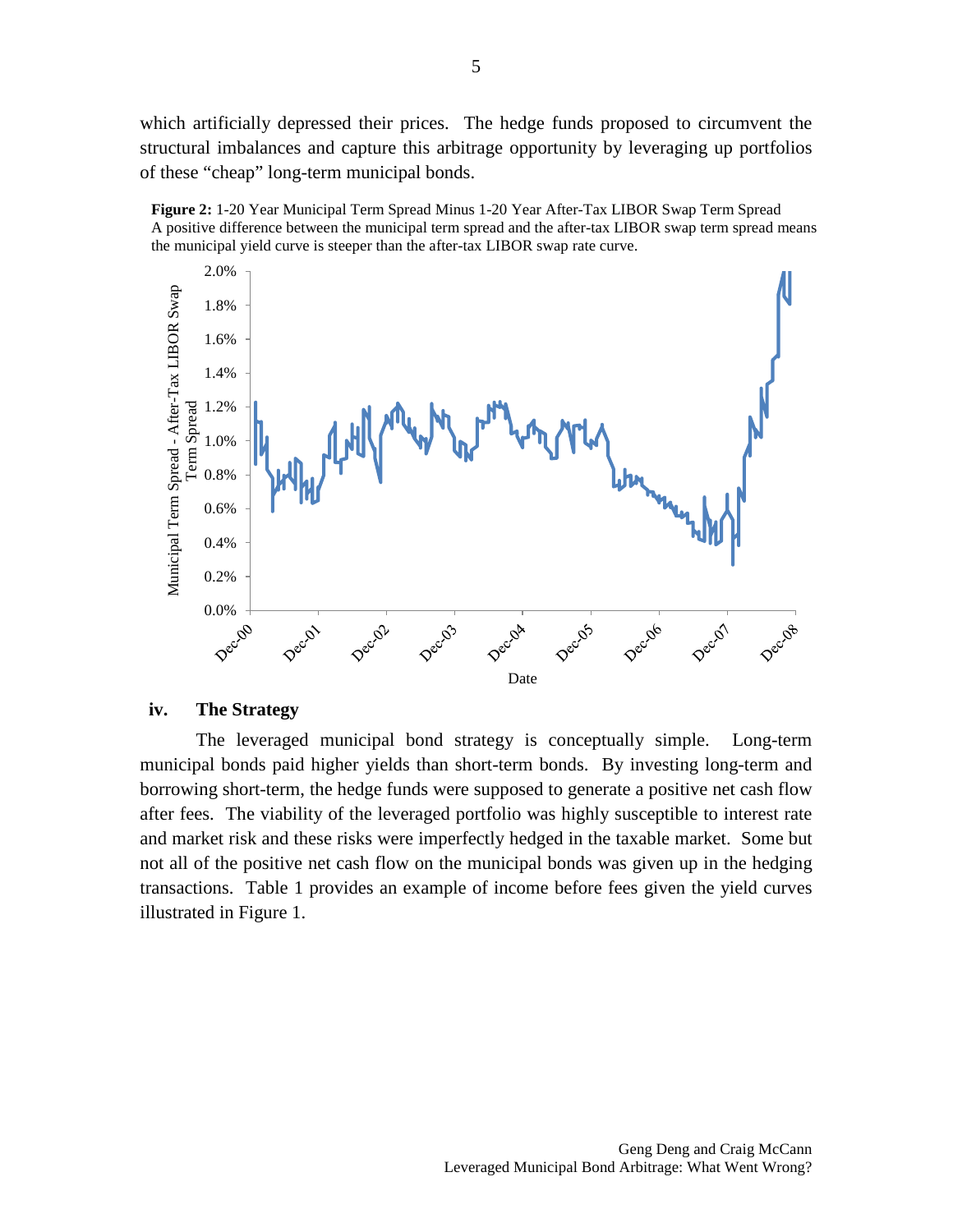**Table 1:** Stylized Difference in Term Spreads on August 31, 2007 20-year municipal bonds yield .87% more than 1-year municipal bonds. This .87% *term spread* is more than the .24% difference in the after tax rates on 20-year and 1 year LIBOR swaps.

|                                                                     | Yield               | Term Spread |
|---------------------------------------------------------------------|---------------------|-------------|
| 20-year AAA-rated municipal bond<br>1-year AAA-rated municipal note | 4.47%<br>$3.60\%$ . | 0.87%       |
| After tax 20-year swap rate<br>After tax 1-year swap rate           | 3.53%<br>3.29%      | 0.24%       |
| Difference in Term Spreads                                          |                     | 0.63%       |

Fund managers increased the small net cash flow in Table 1 by leveraging up the portfolio. For example, by leveraging the equity investment 10 times, the stylized fund could provide a tax-exempt gross annual return of 5.90% over 10 years. See Table 2.

**Table 2:** Stylized Leveraged Municipal Bond Arbitrage

Leveraging up the difference in term spreads illustrated in Table 2 generates a 5.90% annualized return.

| <b>Municipal Market</b>    | Initial<br>Value | Annual<br>Return      | Value After<br>10 Years |
|----------------------------|------------------|-----------------------|-------------------------|
| Buy long-term bonds        | \$100.00         | $4.12\%$ <sup>1</sup> | \$149.74                |
|                            |                  | $(4.47%$ gross)       |                         |
| Issue notes                | \$(90.00)        | 3.60%                 | \$(128.19)              |
| <b>Treasury Market</b>     |                  |                       |                         |
| Short sell long-term bonds | \$(65.00)        | 5.43%                 | \$(110.29)              |
| Buy notes                  | \$65.00          | 5.06%                 | \$106.48                |
|                            |                  |                       |                         |
| Net Asset Value            | \$10.00          | 5.90%                 | \$17.75                 |

<sup>1</sup>Includes 0.35% annual fee on acquisition cost of long municipal bonds

### **v. The Funds Described "Arbitrage Opportunities" Using Long Ratios**

While we have used differences in yields or differences in term spreads in our discussion so far, discussions of the leveraged municipal bond strategy in the firms' marketing materials were frequently expressed in terms of "Long Ratios."<sup>[9](#page-5-0)</sup> A Long Ratio is the ratio of a municipal bond yield to the yield of a taxable security – either a Treasury security or a LIBOR swap of the same maturity. The ratio is identified by the maturity of

<span id="page-5-0"></span><sup>&</sup>lt;sup>9</sup> The Long Ratio has also been called the TEXT for Tax-Exempt to Taxable by Kalotay and Dorigan (2009). They explain the observation that the Long Ratio or TEXT is higher for longer maturities by pointing out that the municipal bonds are callable while Treasury securities and swap contracts are not. While the authors claim this as an original insight, the importance of accounting for embedded in municipal bonds is ubiquitous in the published literature on municipal bonds over the prior 30 years. See Dwek (2002) for a partial review of this literature.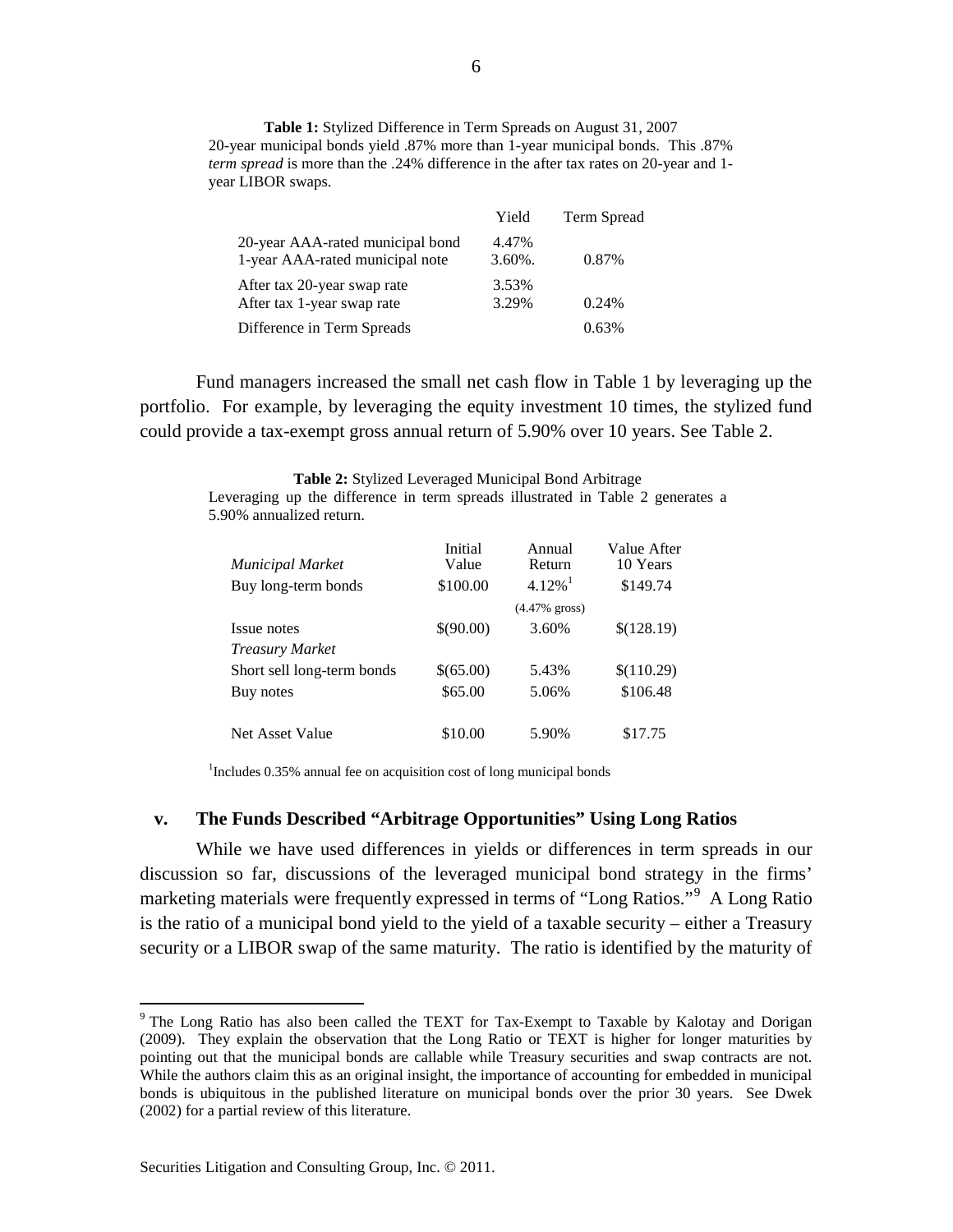the securities in the ratio (e.g., 10-year, 15-year, 20-year or even 30-year) and whether the denominator is the yield on a Treasury security or a LIBOR swap rate.

Long Ratios are directly comparable to the difference between the municipal yield and the after-tax yield for taxable securities that we have been discussing so far. Consistent with the discussion of the strategy in the brokerage firms' marketing materials, we have applied a tax rate of 35% to the taxable yield before subtracting it from the yield on municipal bonds to calculate the spreads illustrated in Table 1 above. If the spread is positive, the municipal yield is greater than 65% of the taxable yield and therefore the Long Ratio is greater than .65 or 65%.

**Figure 3:** Long Ratios of 10-year and 20-year Municipal Bond Yields to Treasury Rates or Swap Rates Long Ratios are higher the greater the maturity of the tax-free and taxable securities compared. Long Ratios calculated using Treasury securities are greater than those calculated using swap rates. Long Ratios were lower in the mid to late 1990s and in 2006 and 2007 than they were in the 2000 to 2005 time period.



Figure 3 plots 10-year and 20-year Long Ratios using Treasury yields and swap rates from December 31, 1995 to December 31, 2008 along with their historic averages over the 10 years prior to December 31, 2005. Consistent with our observation that aftertax yield spreads are consistently positive, the Long Ratios are consistently above 65%. The Long Ratios vary considerably over time and longer-term maturity Long Ratios vary around higher averages. The yields on Treasuries are lower than swap rates so Treasurybased Long Ratios are higher than swap-based Long Ratios.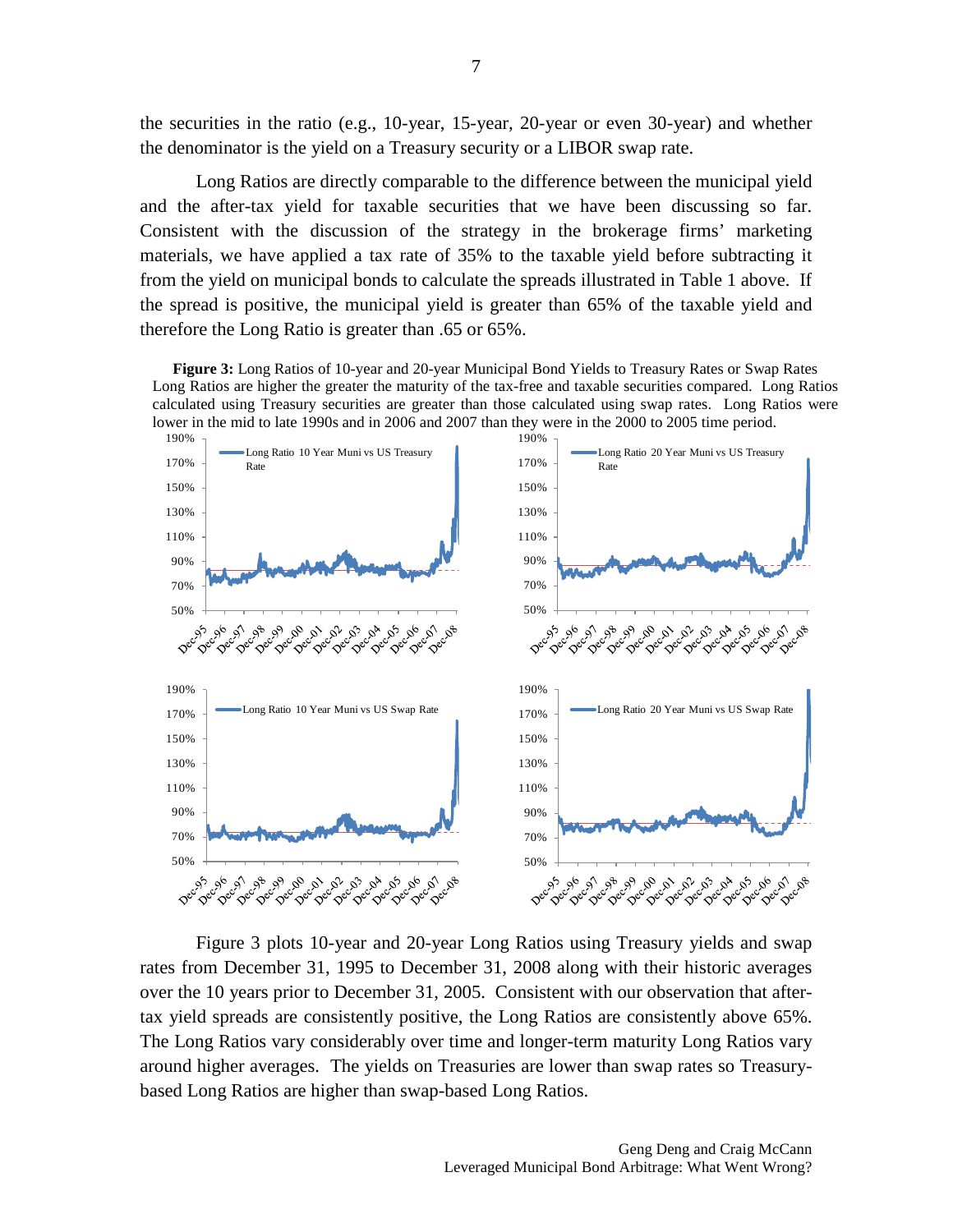**III. The Leveraged Municipal Strategy as Implemented**

# **i. Long-term Municipal Bonds Are Bought With Short-term Debt**

At initiation of the strategy a fund manager invests contributed capital in highquality assets pledged as collateral to a dealer who forms a trust and issues two classes of securities: senior short-term floating-rate notes, known as variable-rate demand obligations (VRDOs), and junior notes called residual certificates. The proceeds from the sale of the short-term notes are used to purchase additional long-term municipal bonds thus leveraging the residual certificate holders' exposure to the long-term municipal bonds held in the trust.<sup>[10](#page-7-0)</sup>

The interest rate paid by the trust on the short-term notes is reset weekly and is equal to the short-term municipal yield benchmark rate less a market-determined spread. The short-term notes also include a put option, which allows the holders of the notes to sell their bonds back to the trust at par on any reset date. The hedge funds retains the junior residual certificates and pays an interest rate equal to the difference between the interest rate on the underlying long-term municipal bonds and the interest paid to the short-term, senior note holders, less the trust's expenses. $^{11}$  $^{11}$  $^{11}$ 

# **ii. The Leveraged Strategy Was Imperfectly Hedged With Interest Rate Swaps**

Once the portfolio manager has leveraged up the investors' capital by financing it with short-term debt, the fund is exposed to tremendous interest rate risk. This is the classic Savings & Loan problem: borrowing short-term at variable rates to fund longterm, fixed-rate investments. If long-term municipal bond yields increase, the value of the municipal bonds held will fall and the fund will become insolvent. Moreover, if short-term borrowing costs increase, the net interest received will decline or even become negative.

Hedge funds used interest-rate swaps to hedge both the long-term and short-term interest-rate risk. Since the hedge fund has financed an investment in long-term, fixedrate bonds with a series of short-term floating-rate notes, it enters into a swap agreeing to pay a fixed interest rate in exchange for receiving floating-rate cash flows.<sup>[12](#page-7-2)</sup>

Ideally, the hedge fund would pay a fixed rate that is slightly less than (but perfectly correlated with) the yield it receives on the municipal bond portfolio and would receive a floating interest rate that is slightly higher than (but perfectly correlated with) the interest rate paid on the floating rate notes sold to the money market funds for a term

<span id="page-7-1"></span><span id="page-7-0"></span><sup>&</sup>lt;sup>10</sup> The dealer is typically a large investment bank like Citigroup, JP Morgan or Morgan Stanley.<br><sup>11</sup> In some instances, hedge funds purchase residual certificates from Tender Option Bond programs in which the hedge funds do not own the underlying collateral.

<span id="page-7-2"></span><sup>&</sup>lt;sup>12</sup> The fixed rate is typically the 20-year swap rate or a percentage of the 20-year swap rate and the floatingrate cash flow is usually 3-month LIBOR, some percentage of 3-month LIBOR, or the BMA swap rate. The BMA swap rate is the Securities Industry and Financial Markets Association swap index, which is a 7 day high-grade market index comprised of tax-exempt VRDOs compiled by Municipal Market Data.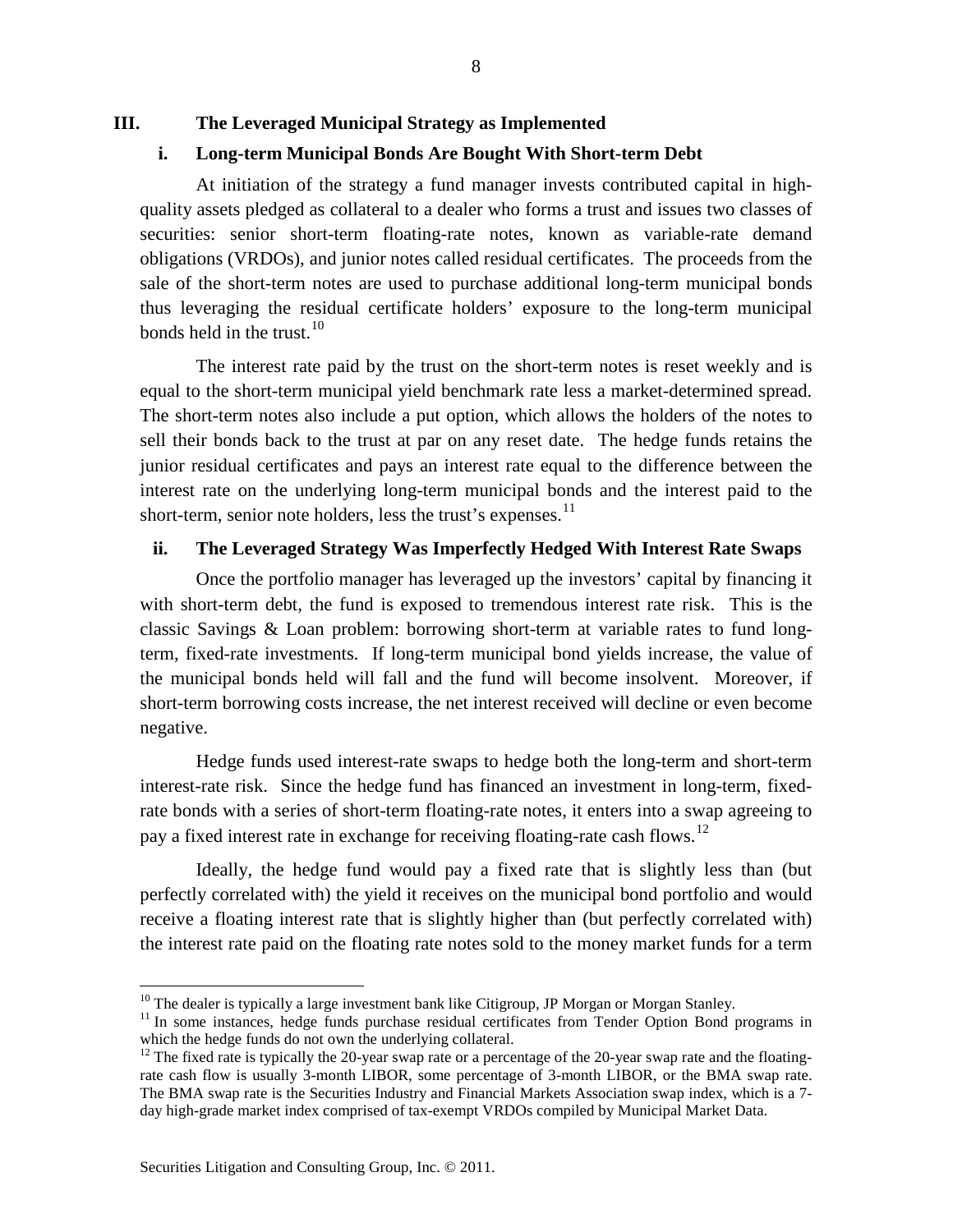equal to the average maturity of the municipal bonds held. If the hedge fund could enter into such an idealized swap it would be very close to a true arbitrage opportunity; the hedge fund would receive positive net cash flows and any change in the market value of the leveraged municipal bond portfolio would be exactly offset by changes in the markto-market value of the interest rate swap.

# **iii. The Leveraged Strategy Was Extremely Sensitive to Yield Changes**

The use of leverage in the strategy made the NAV extremely sensitive to changes in the difference between municipal bond yields and after-tax swap rates. For example, if the duration of the underlying bond portfolio is 10 years and the portfolios is leveraged 10-to-1, an increase of 0.50% in the difference between the long-term municipal bond yields and the swap rates would cause the NAV to drop by 50%. Swap contracts were a useful hedge for the interest rate risk arising out of the funding mismatch in the leveraged municipal bond portfolio if and only if changes in LIBOR were highly correlated with changes in borrowing costs and swap rates were highly correlated with long-term municipal bond yields. Historically, swap rates and municipal bond yields have been correlated, but the correlation was not nearly perfect and there were periods of time when changes in yields on municipal bonds would deviate significantly from changes in swap rates used to hedge the NAV of the leveraged municipal bond portfolios.

Figure 4 plots the difference between the yield on the 20-year municipal bonds and the after-tax 20-year swap rates from 1994 to  $2008$ .<sup>[13](#page-8-0)</sup> If the difference increases, the value of the long municipal bond portfolio falls relative to the mark-to-market value of the swap contract and the hedge fund's NAV declines. If the spread plotted in Figure 4 decreases, the value of the long municipal bond portfolio increases relative to the markto-market value of the swap contract and the hedge fund's NAV increases.

Leveraged municipal bond funds' NAVs dropped significantly in 2007 as the yield spreads plotted in Figure 4 increased. The sharp increase in differences in yields at the end of Figure 4 occurred in 2008 after the leveraged municipal bond funds had effectively collapsed.

<span id="page-8-0"></span><sup>&</sup>lt;sup>13</sup> Source: Bloomberg, USSW20 and MMBAAAA2 indices.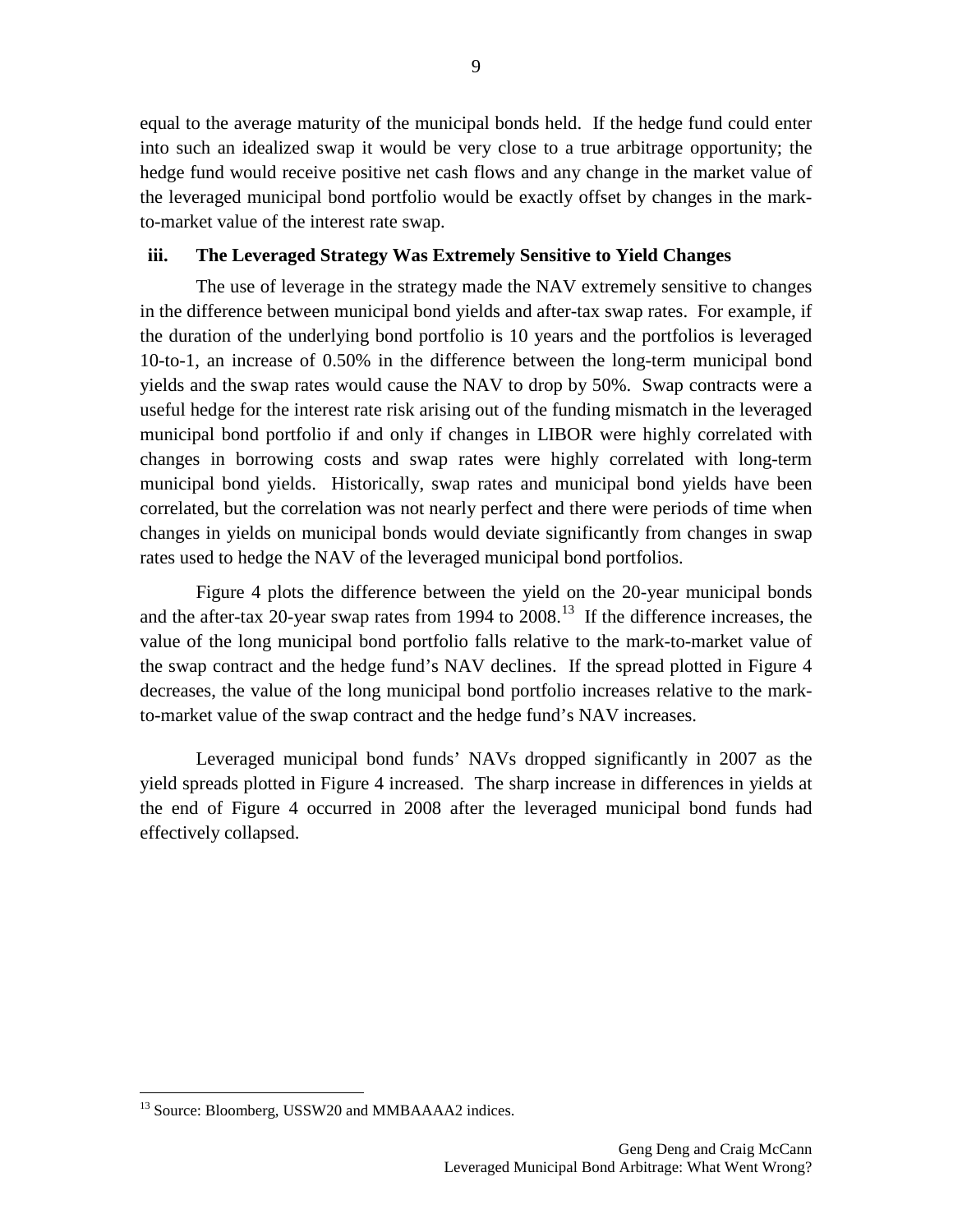**Figure 4:** 20-Year Municipal Yield Less 20-Year After-tax Swap Rate, 1994-2008 The yield on long-term municipal bonds has been consistently 0.50% to 1.50% greater than the after-tax swap rate. In 2008, well after most leveraged municipal bond arbitrage funds failed this difference increased dramatically.



#### **IV. Differences in Yields Reflected Well Known Risks, Not Arbitrage Profits**

# **i. Assumption of Municipal Market "Inefficiency"**

Brokerage firms marketing municipal bond arbitrage funds claimed that yields on municipal bonds were higher than after-tax yields on Treasury securities because of a structural imbalance. The brokerage firms claimed that there was an excess supply of long term municipal bonds because municipal issuers preferred to issue long term securities and pension plans which invest in long term bonds were not buyers of long term municipal bonds because they already were tax-exempt. Because of that, they argued that there was an excess demand for short term municipal bonds because the demand for tax-exempt money market funds outstripped the available supply of short term municipal bonds. The brokerage firms claimed that municipal yield curves were consistently steeper than after-tax Treasury yield curves because of this chronic excess demand for short term municipal bonds and chronic excess supply of long term municipal  $b$ onds<sup>[14](#page-9-0)</sup>

The published literature shows that it is primarily the option features and the liquidity risk in AAA-rated municipal bonds that explain the difference in after-tax yields on municipal and taxable bonds at longer maturities. Credit risk explains the remaining

<span id="page-9-0"></span> $14$  Dismissively, Kalotay and Dorigan (2009) state "Needless to say, these explanations are intellectually indefensible."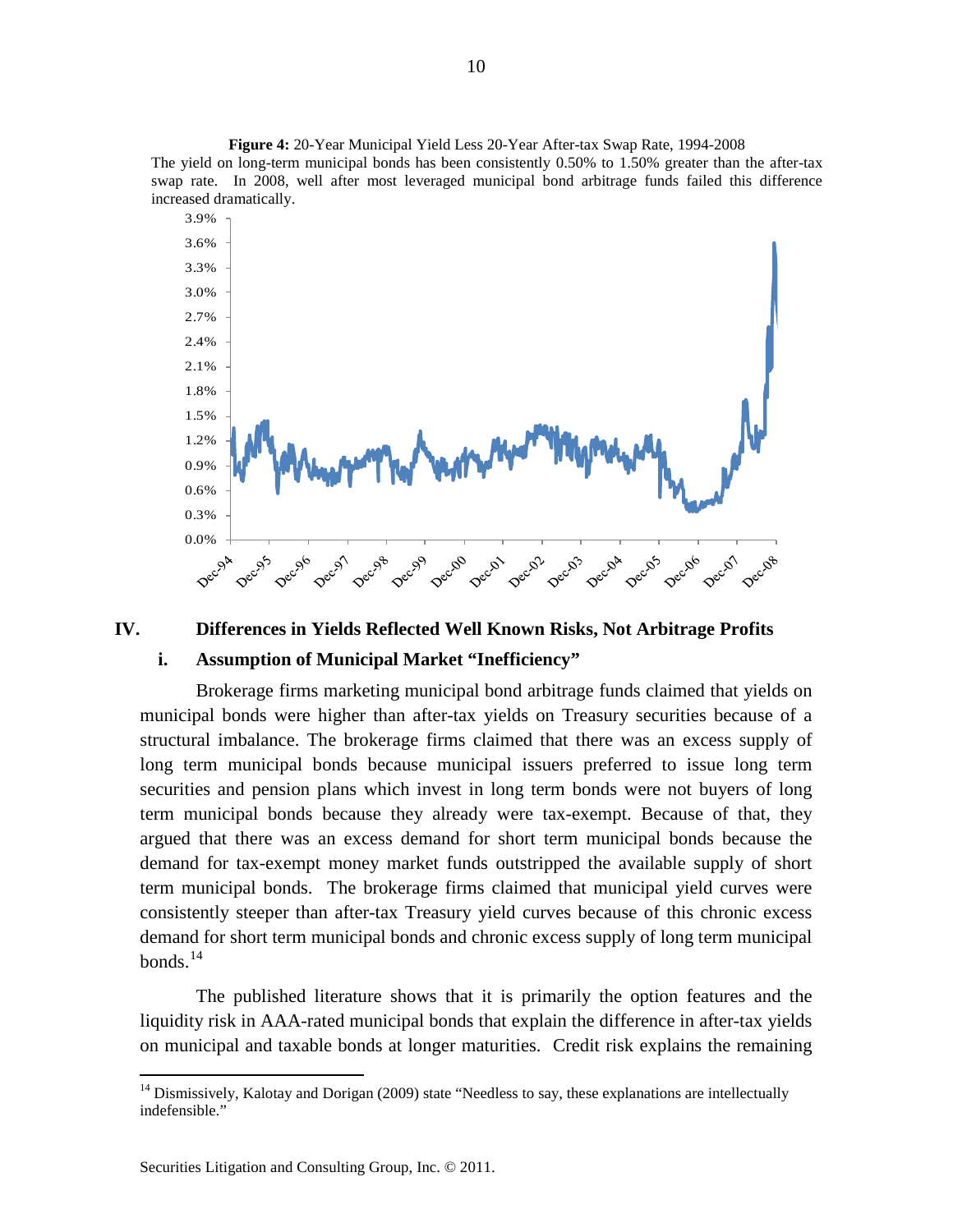difference in yields, especially for lower quality bonds.<sup>[15](#page-10-0)</sup> Thus, extensive published literature predating the marketing of the leveraged municipal bond funds demonstrated that there was no arbitrage opportunity. The pre-existing literature clearly established that leveraged municipal bond funds were merely a highly leveraged bet on call option, liquidity and credit risk.

# **ii. Embedded Options**

Most long-term municipal bonds are callable at or slightly above par after 10 years; swaps and Treasury securities are not callable.<sup>[16](#page-10-1)</sup> Yields to maturity on bonds with embedded options, such as callable municipal bonds, cannot be directly compared to yields on option-free bonds because the bonds will be redeemed or "called" before maturity if the municipal issuer can refinance the bonds at lower interest rates once the bonds become callable. The issuer's right to call the bond makes the bond less valuable to investors than an otherwise equivalent bond that can't be called away at the discretion of the issuer. The lower price on the callable bond compared to the otherwise identical non-callable bond is reflected in the higher stated yield to maturity on the callable bond. This higher yield to maturity on the callable bond though is a mirage since there is a good chance the bond will not exist to maturity.

Put more precisely, the embedded option in a callable bond is a liability of the investor and an asset of the issuer. This reduces the value of the bond below what it would be if it were a non-callable bond with the same coupon and stated maturity from the same issuer.

Brokerage firms ignored the embedded options in municipal bonds in their marketing materials despite more than 30 years' of published research explaining the need to account for embedded options when comparing yields on securities.

The embedded call option in municipal bonds has been discussed in the literature for more than 30 years. For example, Hendershott and Kidwell (1978) show that the call provision on long-term municipal bonds issues of Indiana State significantly explains the yield spread of municipal bonds over US Treasury index. Kidwell and Koch (1982) use a dummy variable to control for the call provision in general obligation bonds and finds that the required yield is higher if a bond issue has a call provision. Yawitz and Marshall (1981) measure the effect of a call option on corporate bond yield spread over noncallable US Treasuries for long-term bonds that have 5-year call provisions and find that

<span id="page-10-0"></span><sup>&</sup>lt;sup>15</sup> Wang, Wu, and Zhang (2008) develop a model to explain the yield difference between municipal bonds and Treasury bonds using default risk and liquidity risk and found that the tax rates implied in their model are very close to the marginal statutory tax rate of high-income individuals and corporations after controlling for default and liquidity risk. They also control for the cost of embedded call options by using yield data from only non-callable municipal bonds.<br><sup>16</sup> According to SIFMA, 90% of the municipal bonds issued in 2006 and 2007 were callable.

<span id="page-10-1"></span>[http://www.sifma.org/research/pdf/Municipal\\_Callable\\_NonCallable.pdf](http://www.sifma.org/research/pdf/Municipal_Callable_NonCallable.pdf)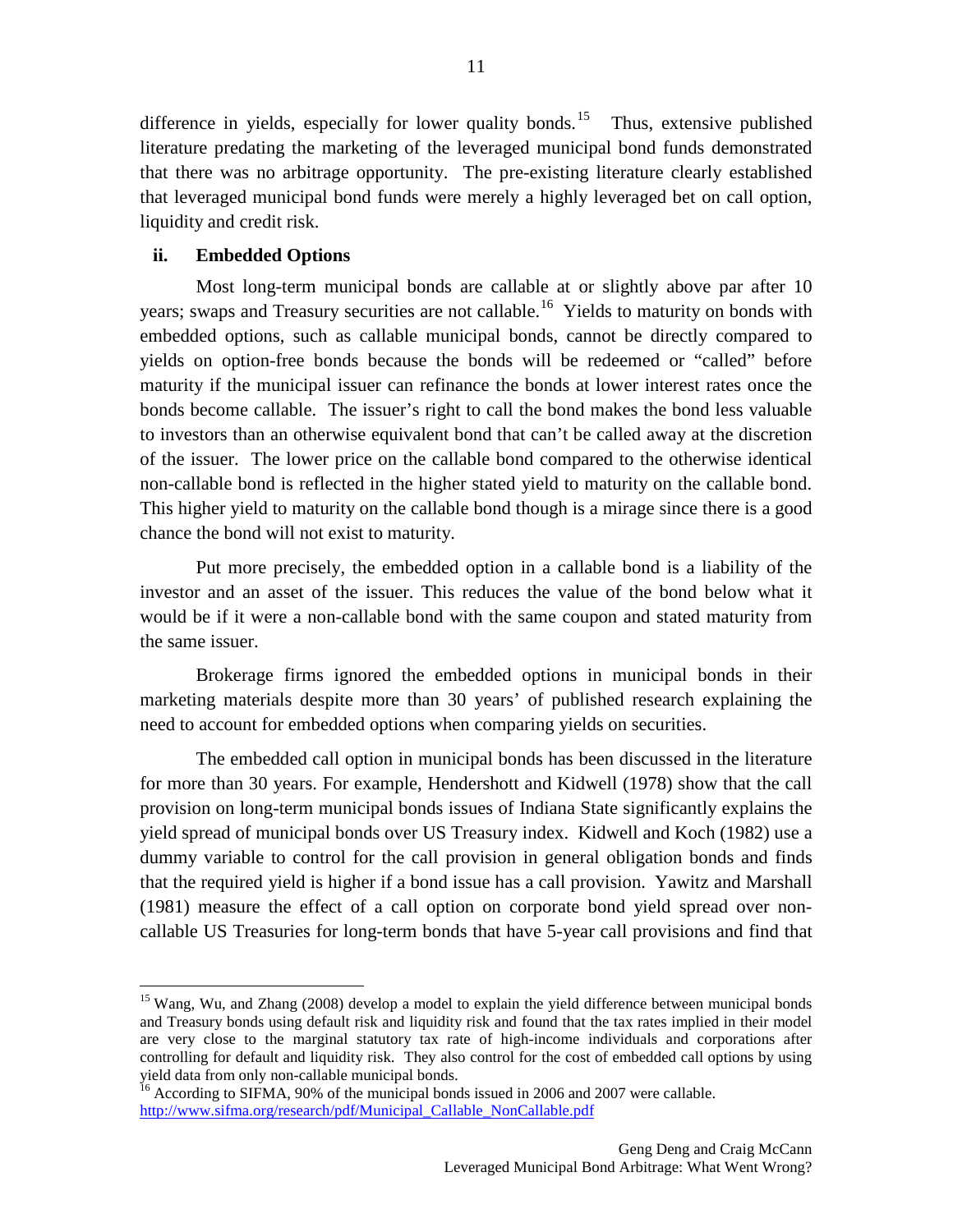embedded call options have a significant positive impact on the yield spread between callable corporate and non-callable government bonds.

Yawitz, Maloney, and Ederington (1985) state the issue plainly,

"Since the call provision reduces the price of a bond to which it is attached, the yield on a callable municipal bond will be higher than the yield on an otherwise identical, noncallable bond. …… Differences in callability and marketability between government and municipal bonds would have the effect of increasing observed municipal bond yields relative to Treasury yields."

The 1970s and early 1980s literature demonstrated that call options in municipal bonds led to an overstatement of the difference between tax-exempt municipal bond yields and taxable US Treasury yields. The later literature on the municipal bond "puzzle" controlled for the municipal bonds' call provisions by studying non-callable municipal bonds. For example, Kochin and Parks (1988) find study high-grade general obligation municipal bonds that are not callable. Green (1993) develops a theoretical model that accounts for callability. Chalmers (1998, 2006) uses pre-refunded municipal bonds in order to eliminate the embedded call risk because when the bonds are prerefunded, embedded options are extinguished at the refunding date. The pre-refunded bonds are also effectively default-free since they are secured by the US Treasury securities. Wang, Wu and Zhang (2008) exclude callable municipal bonds from the data set they used to explain the difference between after-tax yields on municipal bonds and Treasury securities.

There is a well developed set of analytical tools to calculate option-adjusted spreads or option-adjusted yields on callable bonds to make them comparable to optionfree bonds. *See* Gurwitz, Knez and Wadhwani (1992) and Kalotay, Williams and Fabozzi (1993). The difference between the yield to maturity on a callable bond and on an otherwise identical but non-callable bond depends on four primary factors: 1) the call price – typically par for municipal bonds, 2) the schedule of dates on which the bond can be called, 3) the current term structure of interest rates for similar non-callable bonds, and 4) the volatility of interest rates. Adjusting the yield to maturity on municipal bonds for the value of the embedded call option flattens the municipal yield curve and eliminates a great deal of the difference in after-tax yields which the brokerage firms claimed reflected an arbitrage opportunity.<sup>[17](#page-11-0)</sup>

Table 3 shows the amount of municipal bonds issued in billions of dollars over the past 15 years. Persistently, more than 70% and at times more than 90% of all these issuances were callable bonds. Published indexes are based on mostly callable bonds, and

<span id="page-11-0"></span><sup>&</sup>lt;sup>17</sup> See Kalotay and Dorigan (2009).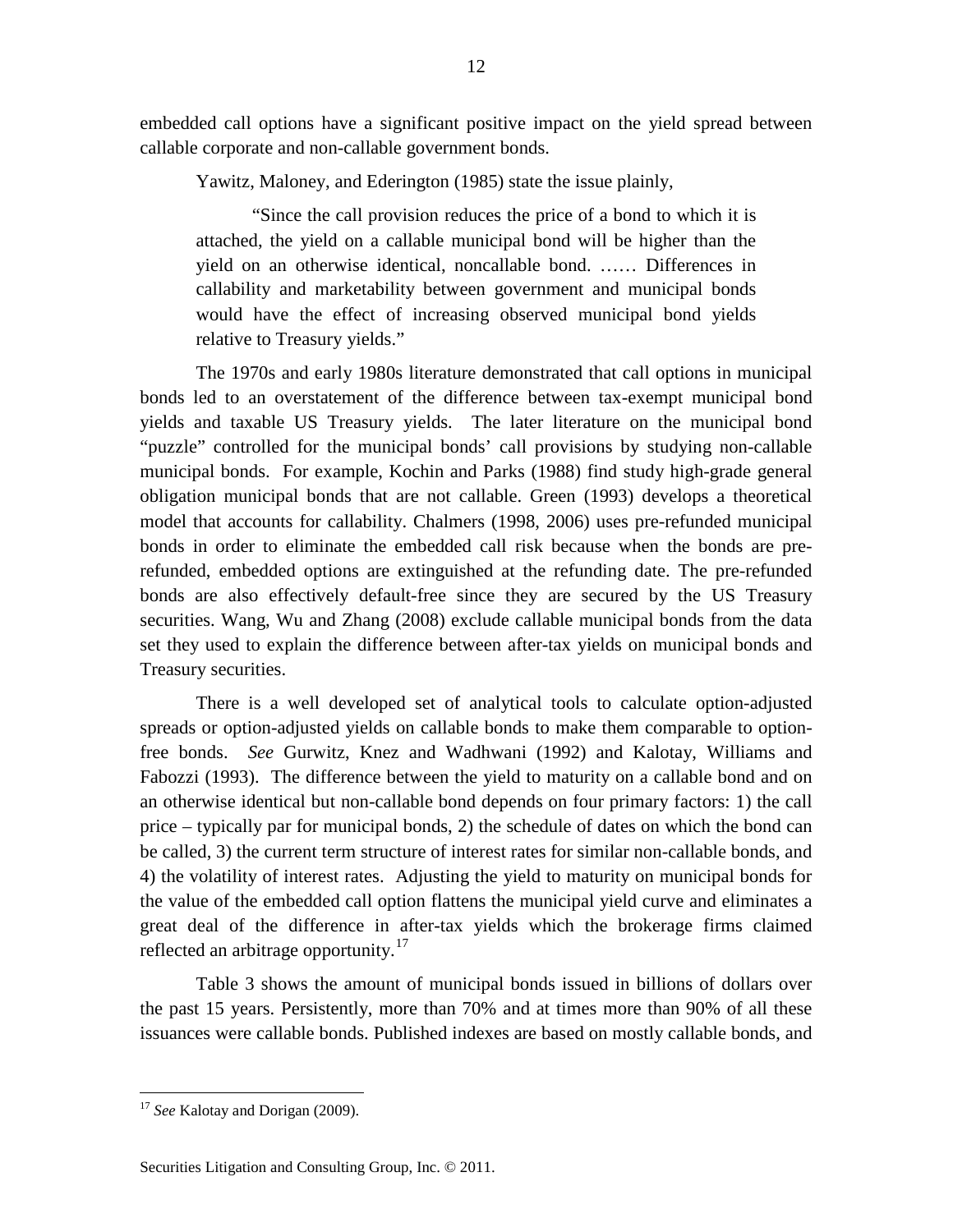the embedded call options explains a large part of the differences between yields on Treasury securities and swap rates and the municipal bond index yields.

|      | Callable | Non-Callable | Total | Percentage<br>Callable |
|------|----------|--------------|-------|------------------------|
| 1996 | 154.7    | 30.5         | 185.2 | 84%                    |
| 1997 | 180.1    | 40.6         | 220.7 | 82%                    |
| 1998 | 241.5    | 45.3         | 286.8 | 84%                    |
| 1999 | 193.2    | 34.3         | 227.5 | 85%                    |
| 2000 | 170.6    | 30.3         | 200.9 | 85%                    |
| 2001 | 227.2    | 60.5         | 287.7 | 79%                    |
| 2002 | 283      | 74.5         | 357.5 | 79%                    |
| 2003 | 267.8    | 114.9        | 382.7 | 70%                    |
| 2004 | 283.7    | 76.2         | 359.9 | 79%                    |
| 2005 | 341      | 67.2         | 408.2 | 84%                    |
| 2006 | 342.6    | 43.9         | 386.5 | 89%                    |
| 2007 | 390.6    | 38.8         | 429.4 | 91%                    |
| 2008 | 348.9    | 40.7         | 389.6 | 90%                    |
| 2009 | 353.4    | 56.4         | 409.8 | 86%                    |

**Table 3:** Percentage of municipal bonds issued that are callable

This table describes the amount issued in municipal bonds by year. All the amounts are in billions of dollars. The table shows that consistently over the years an overwhelming majority of municipal bonds issued were callable bonds $^{18}$  $^{18}$  $^{18}$ 

### **iii. Liquidity**

In addition to being comprised mainly of callable bonds, the municipal bond market is less liquid and more fragmented than the market for Treasury securities and swap contracts. Municipal bonds are very thinly traded because issue sizes are relatively small. There are over 2 million unique municipal bonds outstanding issued by over 50,000 different state and local government entities.<sup>[19](#page-12-1)</sup> Many long-term municipal bonds only trade a few times after they are issued because they often are bought by large institutional investors such as mutual funds, insurance companies and commercial banks, and held until they mature. Since investors bear the risk that they might have difficulty liquidating positions in municipal bonds in the future, there is usually a liquidity premium included in the yield. In contrast, Treasury securities are issued by a single entity (the U.S. Treasury) in approximately 10 different maturities of bills, notes and bonds.<sup>[20](#page-12-2)</sup> As a result, Treasury markets are highly liquid. In addition to spot markets, a large and liquid Treasury futures market exists.

<sup>&</sup>lt;sup>18</sup> Source: <http://www.sifma.org/>

<span id="page-12-2"></span><span id="page-12-1"></span><span id="page-12-0"></span><sup>&</sup>lt;sup>19</sup> SIFMA's [www.investinginbonds.com](http://www.investinginbonds.com/) <sup>20</sup> See [www.treasurydirect.gov](http://www.treasurydirect.gov/)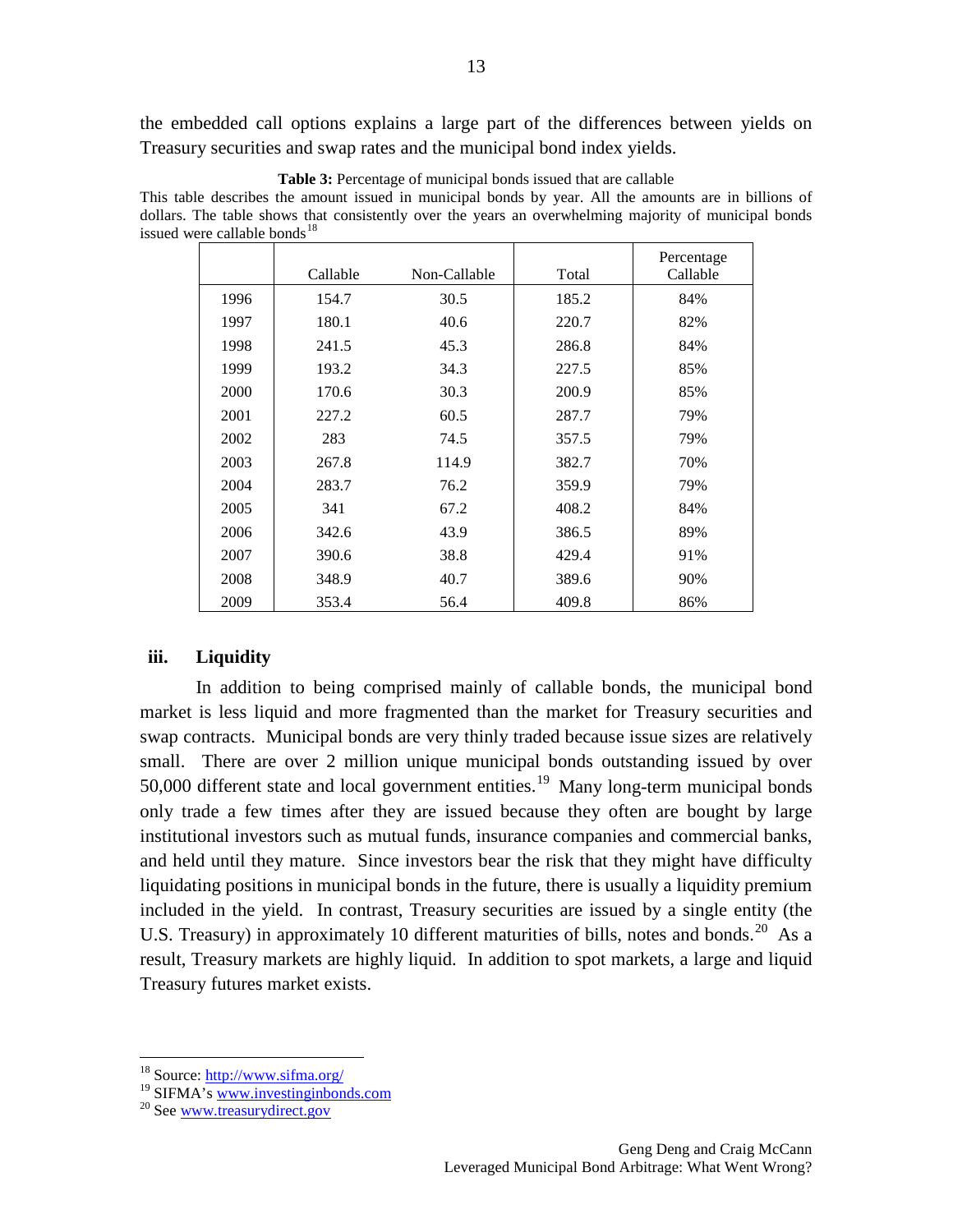Published literature has documented that liquidity risk is priced into corporate and municipal bond yields. For example, De Jong and Driessen (2005) show that the liquidity risk premium is around 45 basis points for long-term investment grade corporate bonds and 100 basis points for lower grade bonds. Perraudin and Taylor (2003) find that liquidity premiums account for a significant portion in dollar-denominated Eurobond spreads. Jacoby, Theocharides and Zheng (2007) show that the most illiquid corporate bond portfolio has a yield spread over US Treasuries that is 54 basis points higher than the yield spread of most liquid bond portfolio for AAA-rated bonds, at 5-year average maturity. Chen, Lesmond and Wei (2007) confirm the significant relationship between corporate bond yield spread and liquidity risk using several different liquidity measures in the literature.

Municipal bonds are even less liquid than corporate bonds. Investors require a high risk premium for holding municipal bonds rather than US Treasury securities of the same maturity term to compensate them for this increased liquidity risk. Wang, Wu and Zhang (2008) find that on average between July 2000 and June 2004 the liquidity risk premium accounts for 67 basis points of the yield to maturity on 20-year AAA-rated *noncallable* municipal bonds. Wang Wu and Zhang (2008) found liquidity risk effectively explains all the difference in after tax yields on high-quality municipal bonds and Treasury securities after controlling for embedded options.<sup>[21](#page-13-0)</sup>

### **iv. Build America Bonds**

Another example of the impact of liquidity on municipal bond yield can be seen in Build America Bonds (BABs). Build America Bonds were created by the American Recovery and Reinvestment Act that U.S. President Barack Obama signed into law on February 17, 2009. BABs are taxable municipal bonds where the issuer receives a subsidy from the federal government. Their purpose is to open municipal bonds to the tax-exempt market such as pension funds. Ang, Bhansali and Xing (2010a) analyze this market. Ang, Bhansali and Xing (2010b) show that BABs have a yield that is 54bp lower than equivalent tax-free municipal bonds. They argue that the reason could be that "*Enhanced liquidity of BABs relative to regular municipal bonds would make BABs less risky and hence holders of BABs require lower yields compared to municipal bonds"*.

<span id="page-13-0"></span><sup>&</sup>lt;sup>21</sup> Municipal bonds are not risk-free and therefore municipal issuers must pay higher yields than the aftertax Treasury rate. How large the credit risk premium is a function of the credit quality of the issuer, any supplemental credit insurance provided by private bond insurance companies and the term to maturity of the bonds. Many of the same companies that insured municipal bonds also insured subprime mortgage backed securities. In 2007 and 2008, ratings companies downgraded several bond insurance companies due to concerns about the potential impact of subprime related defaults on their capital and the prices of municipal bonds dropped as a result.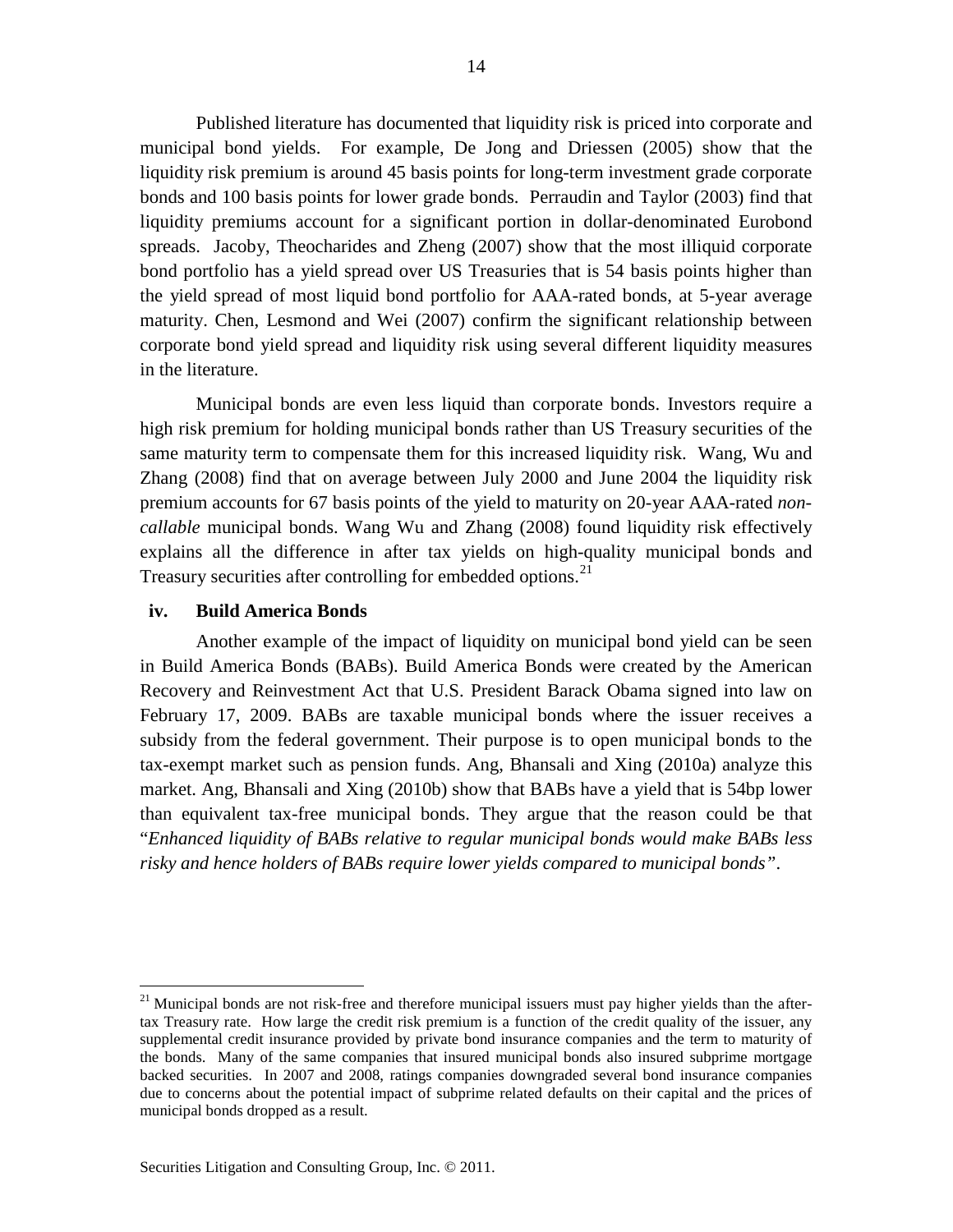#### **v. Analysis of an Apparent Example Arbitrage Opportunity**

We conducted a simple empirical test to determine whether the spread between stated municipal yields to maturity and after-tax Treasury yields from January 2005 through March 2008 could be explained by embedded call options and liquidity risk premium consistent with the prior 30 years of published literature. We first selected all U.S. AAA municipal bonds issued from January 2000 to January 2007 maturing between 2030 and 2040 available on Bloomberg. From those 900 bonds, we selected 50 bonds to create a portfolio that mimicked the MMAI index in 2005, another portfolio of 50 bonds that mimicked the MMAI index in 2006 and a third portfolio for 2007 and early 2008. For each month, we applied Bloomberg's callable bond valuation analytic "OAS1" to calculate the option-adjusted spread for each bond in the three 50-bond portfolios using the implied volatility from LIBOR caps.

Figure 5 plots the stated yield to maturity and the option-adjusted yield for the 50 municipal bond portfolios and the after-tax yield on Treasury securities with the same maturity at each month-end from January 31, 2005 to March 31, 2008.



**Figure 5:** Embedded Call Options in Municipal Bonds 2005-2008

Stated yields on our 50-bond portfolio increased from 4.36% on February 28, 2007 to 4.98% on March 31, 2008. As of February 28, 2007 the embedded call options accounted for 0.58% of the 1.27% difference between municipal yields and the after-tax yields on Treasury securities. As municipal yields increased and became more volatile, the portion of the difference in yields that was compensation for the embedded call options declined.

Yields to maturity on our 50-bond portfolios between January 31, 2005 and March 31, 2008 averaged 4.58% and ranged from a low of 4.36% on February 28, 2007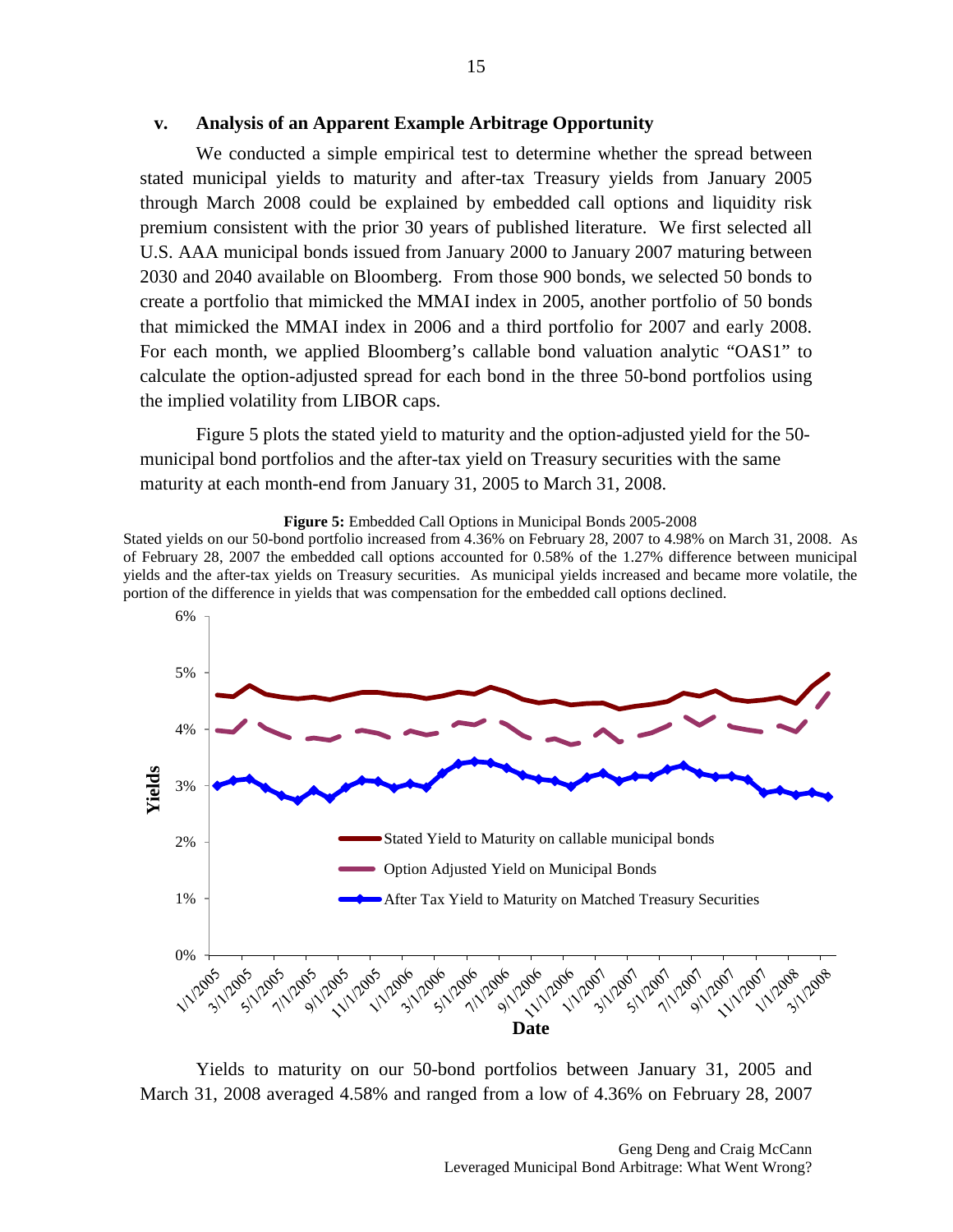to 4.98% on March 31, 2008. Between January 31, 2005 and April 30, 2007 the embedded call options accounted for 63.3 basis points of the 147.6 basis point average difference between municipal yields and the after-tax yields on Treasury securities. Thus roughly 43% of the difference in yields brokerage firms claimed was an arbitrage opportunity during this period was simply the brokerage firms' overstatement of the comparable yields on municipal bonds. $^{22}$  $^{22}$  $^{22}$  The remaining difference between the optionadjusted yield on municipal bonds and the after-tax yield on Treasury securities averaged 84.3 basis points.

**Figure 6:** Embedded Call Options and Liquidity Risk Premium Explain the Difference in Yields Between January 2005 and April 2007 the naïve difference in yields averaged 147.6 basis points. 63.3 basis points of this difference is compensation for embedded options leaving 84.3 basis points to be explained by liquidity premium and credit risk. The average liquidity risk premium during 2000-2004 was 74.7 basis points. The small remaining difference in yields closely tracks the pattern of credit default swap premiums on mono-line insurance carriers.



**Date**

Figure 6 plots the naïve difference between municipal bond yields and the aftertax Treasury yields marketed as an arbitrage opportunity along with the required adjustment for embedded options and the liquidity risk premium for our three 50-bond portfolios based on Wang, Wu and Zhang (2008). Our average estimated liquidity risk premium for January 2005 through April 30, 2007 is 74.7 basis points. From January 2005 to April 2007 option costs and average liquidity risk explain 138 basis points of the 147.6 basis points the brokerage firms marketed as an arbitrage opportunity. Thus

<span id="page-15-0"></span> $22$  As municipal vields increased and became more volatile in 2007, the portion of the difference in yields that was compensation for the embedded call options declined. The increase in volatility of interest rates tended to increase the cost of the embedded short call options but increasing municipal yields made it less likely that the bonds would be called. These two opposing effects tended to offset each other, with the effect of the higher yields dominating toward the end of the period.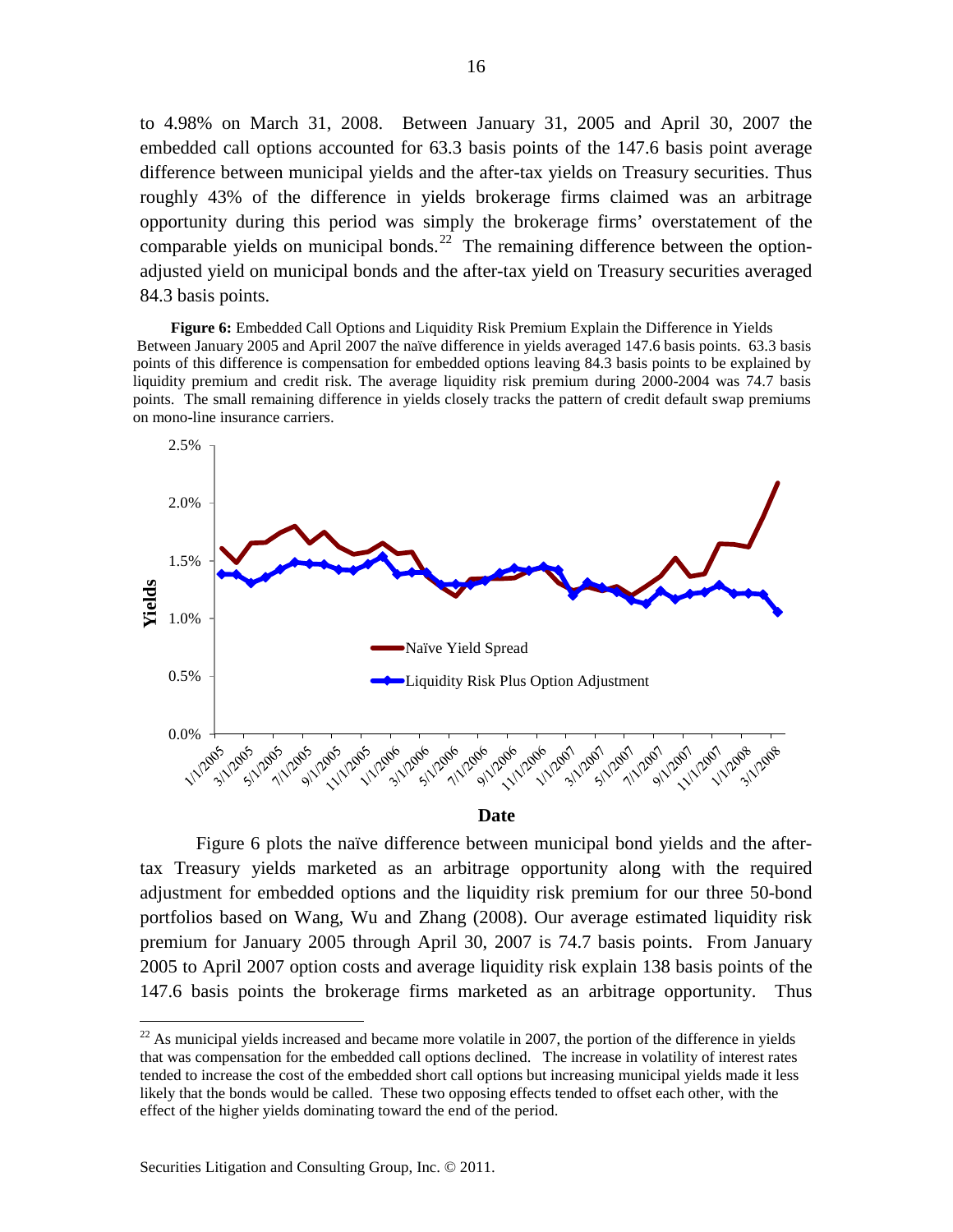effectively all the claimed arbitrage opportunity resulting is an overstatement of the yields on the municipal bonds and as compensation for liquidity risk.<sup>[23](#page-16-0)</sup>

17

# **V. The Leveraged Municipal Arbitrage Strategy Was Much Riskier Than Municipal Bond Portfolios**

Many brokerage firms marketed leveraged municipal arbitrage strategies as highyielding alternatives to conventional municipal bond portfolios. However, using historical market data, we show that not only was the leveraged municipal arbitrage strategy more volatile than municipal bond portfolios, it was sometimes more risky than an investment in the stock market. The leveraged municipal arbitrage strategy did not suddenly become more risky than the stock market or a municipal bond fund as a result of the subprime mortgage crisis. It had been more risky than these alternatives prior to the crisis – during a period when the strategy was being heavily marketed as low risk.

To estimate the volatility of the leveraged municipal strategy, we confine our attention to the difference between the 20-year municipal bond yield and the 20-year after-tax swap rate as this spread is the primary driver of the strategy's returns. For each month from December 1997 through December 2007, we used weekly data from the previous three years to estimate the spread volatility (standard deviation) over the following year.

Since fixed-income spreads are mean reverting,  $24$  autoregressive time series models are used to forecast spread volatility. The resulting spread volatility is converted to a return volatility using a duration estimate and an assumed leverage ratio. We also estimated the volatility of an unleveraged and unhedged portfolio of 20-year municipal bonds using an autoregressive time series model to adjust for mean reversion. The volatility of the S&P 500 is calculated assuming the index follows a random walk.

Figure 7 illustrates the results of our analysis. Each point on the graph represents the forecasted one-year volatility at a given point in time. For example, the volatility estimate for the leveraged municipal bond strategy (with 8X leverage) in January 2004 is 14.4%. This means that using weekly spread data from the three years prior to January 2004, the return volatility over the following 12 months was projected to be 14.4%. Only data available prior to each volatility forecast is used to make the forecast and so brokerage firms could have made the same forecasts at the beginning of each month shown on the graph.

<span id="page-16-0"></span> $23$  Credit default swap premiums on mono-line insurance carriers were higher in 2005 and in late 2007 and early 2008. As the perceived credit quality of the companies who had rented their creditworthiness to the municipal issuers declined, yields on these bonds began to reflect compensation for credit risk.<br><sup>24</sup>The mean-reverting properties of fixed income spreads are well documented. See, for example, Joseph R.

<span id="page-16-1"></span>Prendergast (2000). Also, see Angelo Arvanitis, J. Gregory, and J. Laurent (1999).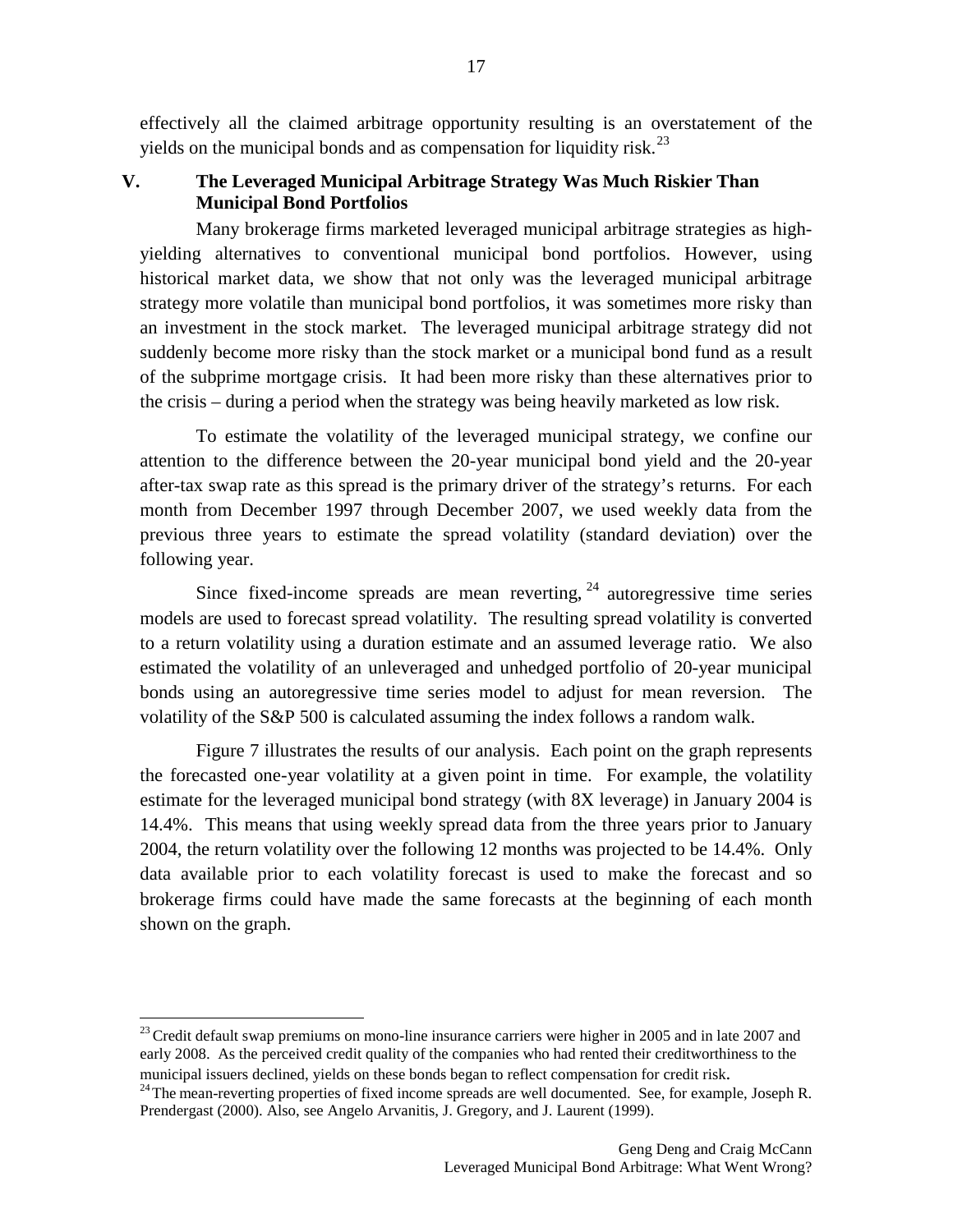#### **Figure 7:** Annualized Volatility of Returns

The leveraged strategy was significantly riskier than unleveraged municipal bonds, and sometimes more risky than the stock market. The relative riskiness of the strategy increased significantly in 2006 and 2007 well before the hedge funds ultimately failed.



As Figure 7 shows, the large losses experienced by leveraged municipal bond arbitrage strategies were not a "surprise" attributable to the subprime mortgage crisis. The strategy, using either 8X or 12X leverage, was more risky than a conventional municipal bond portfolio in every month from December 1997 through December 2007, and more risky than the stock market in some of those months. Moreover, the strategy became especially risky toward the latter half of 2006 and at the very beginning of 2007, before the first major eruption of the crisis in February 2007. Brokers and fund managers were fully capable of evaluating and properly disclosing the large risk of the leveraged municipal arbitrage strategy long before investors experienced massive losses.

Figure 8 plots the historic correlation between the levels of municipal yields and the levels of swap rates. Brokers often presented this statistic as a measure of the effectiveness of the strategies' LIBOR swap hedges. The correlation maintains a level of approximately 90% from 1998-2005 and then drops dramatically in 2006 to below 20%.

The correlation between *levels* of municipal yields and swap rates, however, is not an appropriate measure of the effectiveness of the LIBOR swap hedges. Income is determined by *levels* of yields but capital gains and losses are determined by *changes* in yields. Almost all of the volatility of municipal bonds and LIBOR swaps is determined by capital gains or losses and not income. Thus, the correlation between changes in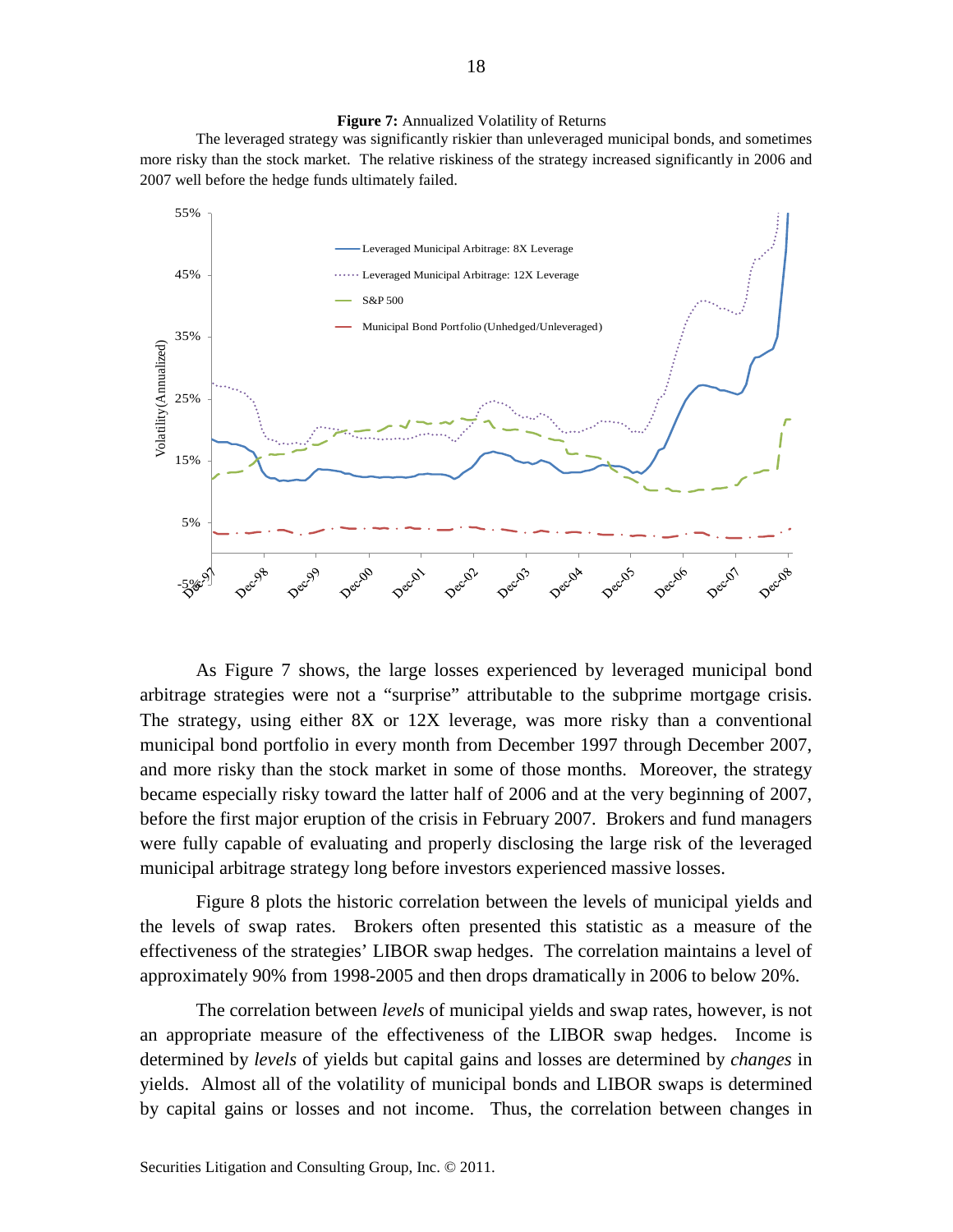municipal yields and changes in swap rates is the correct measure of the effectiveness of the LIBOR hedge – not the correlation between levels of municipal yields and levels of swap rates.

**Figure 8:** Correlation Between *Levels* of 20-Year Muni Yields and 20-Year Swap Rates 1994-2008



Accordingly, Figure 9 plots the correlation between weekly changes in 20-year municipal yields and weekly changes in 20-year LIBOR swap rates.<sup>[25](#page-18-0)</sup> As in Figure 8, the correlation dropped sharply in 2006. However, comparing Figure 9 to Figure 8 shows that analyzing yield changes results in much lower correlations overall than analyzing yield levels. Correlations based on yield levels often exceeded 90% while those based on yield changes did not exceed 50% and were substantially lower for much of the period examined. In the late 1990s, the correlations based on yield changes were sometimes even negative. Funds or brokers that represented the effectiveness of hedging strategies using correlations based on levels of yields substantially overstated the effectiveness of the LIBOR hedges.

<span id="page-18-0"></span><sup>&</sup>lt;sup>25</sup> Source Bloomberg MMBAAAA2, MUNIPSA, USSW20 and US0003M Indices.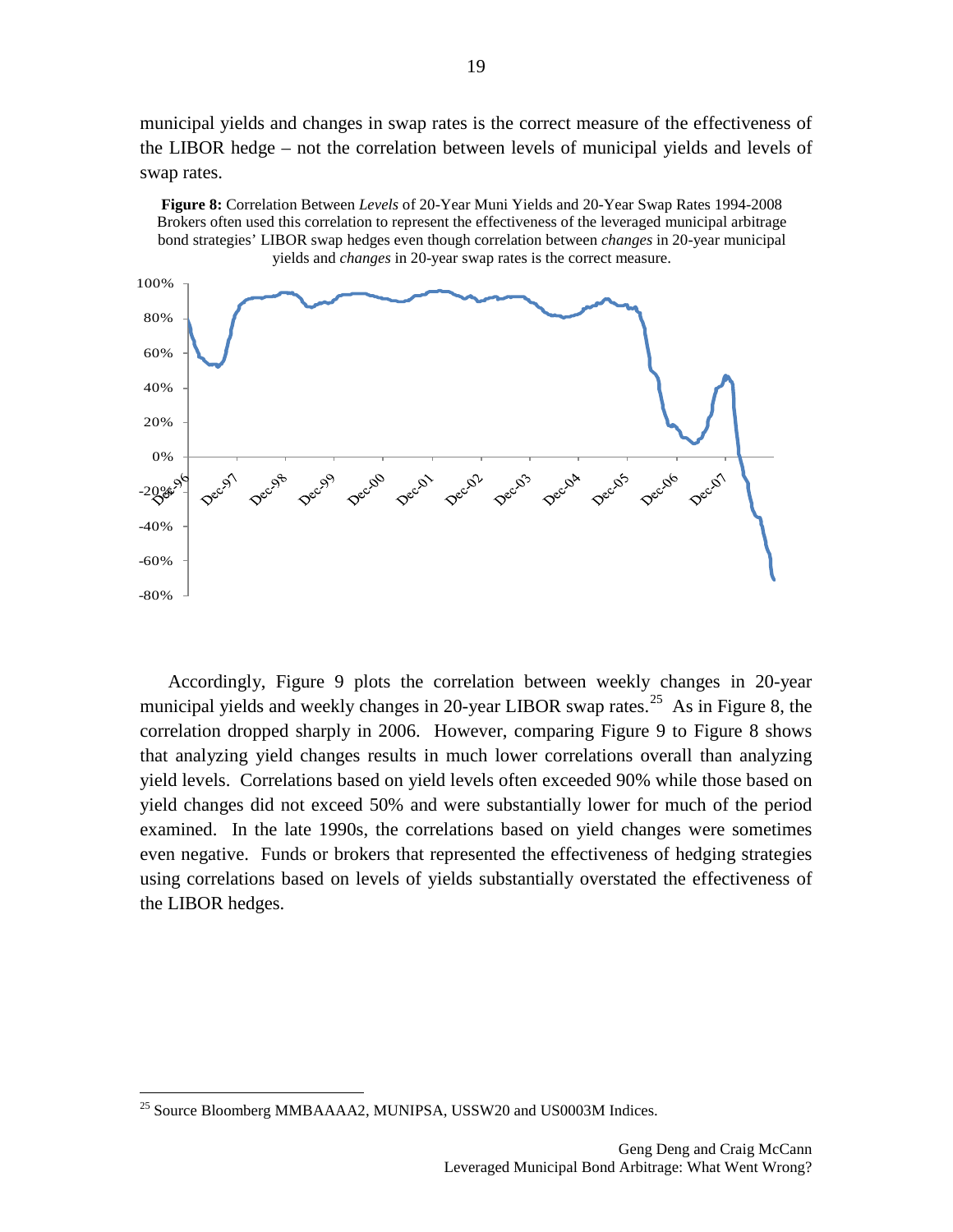**Figure 9: Correlation Between Weekly Changes in 20-year Municipal Bond Yields and Changes in 20- Year Swap Rates.** The leveraged funds' hedge effectiveness and therefore their risk depended primarily on the correlation of changes in municipal bonds yields with changes in LIBOR swap rates. True arbitrage implies a correlation of 1.0. The correlation was always much less than 1.0 and was sometimes even negative.



## **VI. Unusual Fees and Leverage Definitions Created Poor Incentives**

# **i. Typical Hedge Fund Fees are "2 + 20"**

Hedge funds charge two types of fees: 1) base management fees which are typically defined as a specified percentage of a fund's Net Asset Value (NAV) and 2) performance fees or incentive fees which are specified as a percentage of a fund's net profits. A typical fee structure is a 2% base management fee and a 20% performance fee, leading to the common shorthand expression " $2 + 20$ ." <sup>[26](#page-19-0)</sup>

Many funds use "high water mark" provisions which tie a fund's performance fees to its past history, by restricting the application of these fees to profits in excess of the funds highest NAV previously used to calculate a performance fee. Thus, fund managers are only allowed to charge the performance fee after previous losses have been recouped. To illustrate, if a fund's NAV drops from \$90 to \$70 in year 1 and then rises to \$100 in year 2, the year 2 performance fees (per share) will be 20% of only \$10, not of \$30. Many funds also specify hurdle rates for purposes of performance fee calculations.

<span id="page-19-0"></span> <sup>26</sup> Mark Hulbert, "2 + 20, and Other Hedge Fund Math," *New York Times*, March 4, 2007.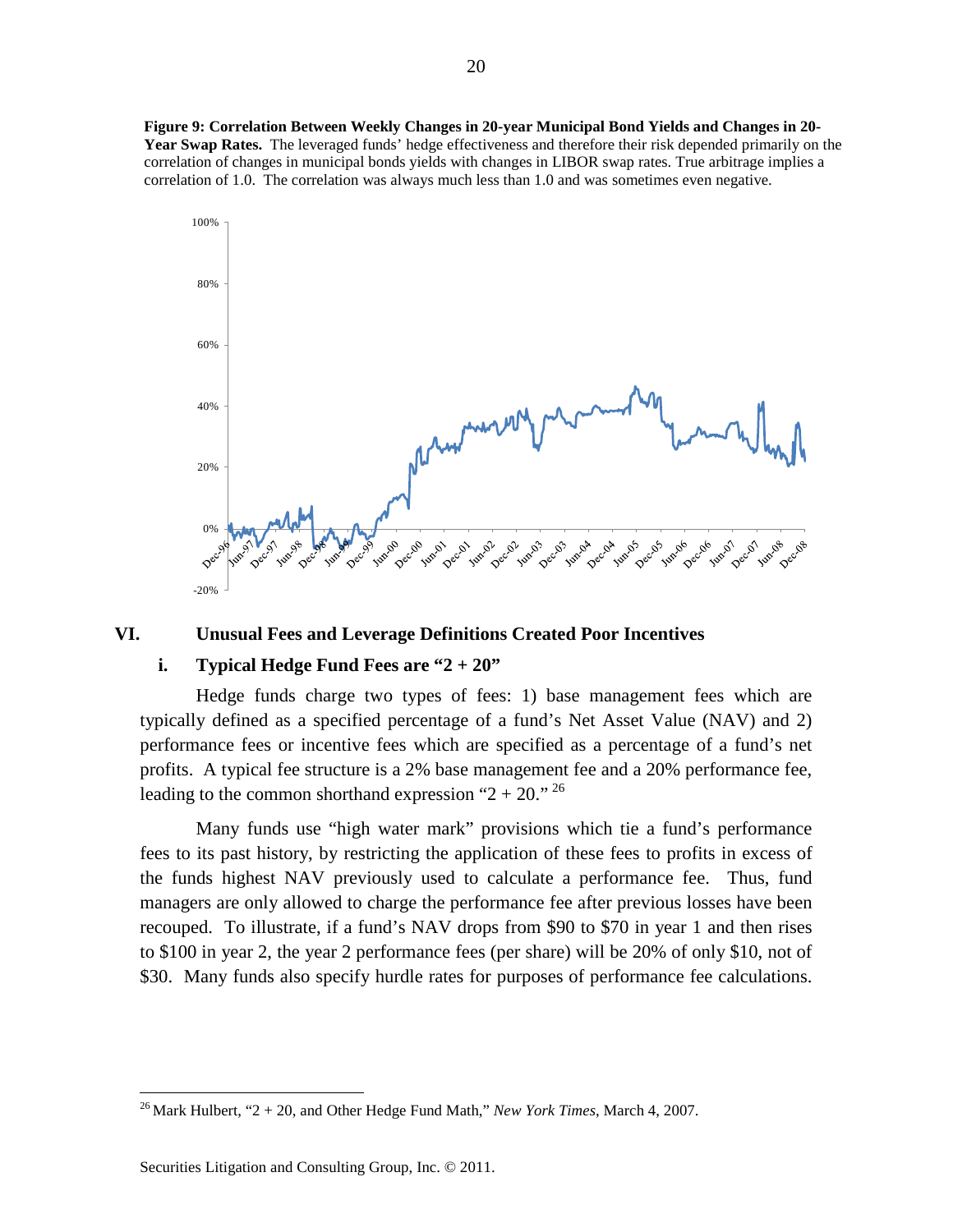To illustrate, if the hurdle rate is 5.5%, the fund manager will only earn performance fees on profits (net of base management fees) in excess of  $5.5\%$ .<sup>[27](#page-20-0)</sup>

# **ii. Traditional Hedge Fund Fees Make Investors' Returns Asymmetric and Create Managerial Incentives to Take Excessive Risk**

In one sense, both pieces of the " $2 + 20$ " fee structure align managers' interests with those of their investors: The base fee is large when the fund's NAV is high and the performance fee is large when the fund is highly profitable. The performance fee however creates a conflict between fund managers and their investors because fund managers only participate in gains whereas investors participate in losses as well as gains. Effectively, the investor is forced to provide a free call option to the fund manager: the option has a positive payoff to the hedge fund manager when the fund has significant positive profits and it expires worthless when the fund has only modest profits or suffers losses. As with any option, the performance fee option is more valuable when the underlying asset (in this case the hedge fund's portfolio) is more volatile. Thus, the fund manager is encouraged by the performance fees to make risky portfolio choices which are harmful to investors.

# **iii. Leveraged Municipal Bond Fees Were Extraordinary and Created Incentives Which Help Explain the Lack of Risk Management**

The leveraged municipal bond arbitrage funds assessed both base management fees and performance fees. In contrast to the typical fee structure outlined above where the base management fee was a percentage of a fund's NAV, the base management fee for leveraged municipal bond arbitrage funds was a percentage of the face value of the long municipal bond portfolio – typically  $0.25\%$  to  $0.35\%$ .<sup>[28](#page-20-1)</sup> Thus, for a portfolio with 10-1 economic leverage, the management fee would initially be 2.5% to 3.5% of NAV. The municipal arbitrage funds' atypical management fee structure encouraged fund managers to leverage up their portfolios more rapidly and to maintain the size of their portfolios in the face of falling market values longer than was prudent, because higher book value leverage resulted in higher base fees even if it lowered NAV.

# **iv. Economic Leverage**

Economic leverage is the market value of an account's or portfolio's assets divided by the market value of its equity. This is the concept of leverage usually employed in investment management – and for good reason. Economic leverage gauges how close a leveraged portfolio is to being unable to pay off its debts if all of its assets are liquidated at realizable prices. For example, a hedge fund that observes an economic leverage limit of 10:1 would always be able to pay off its debt by liquidating assets and

<span id="page-20-0"></span> $27$  This is an illustration of a "hard" hurdle rate. If 5.5% were a "soft" hurdle rate, the fund would earn a fee based on all of the profits, if the profits exceed 5.5%.

<span id="page-20-1"></span><sup>&</sup>lt;sup>28</sup> See, for example, Rene Stulz (2007), William Goetzmann, J. Ingersoll and S. Ross (2003) and Carl Ackermann, R. McEnally and D. Ravenscraft (1999)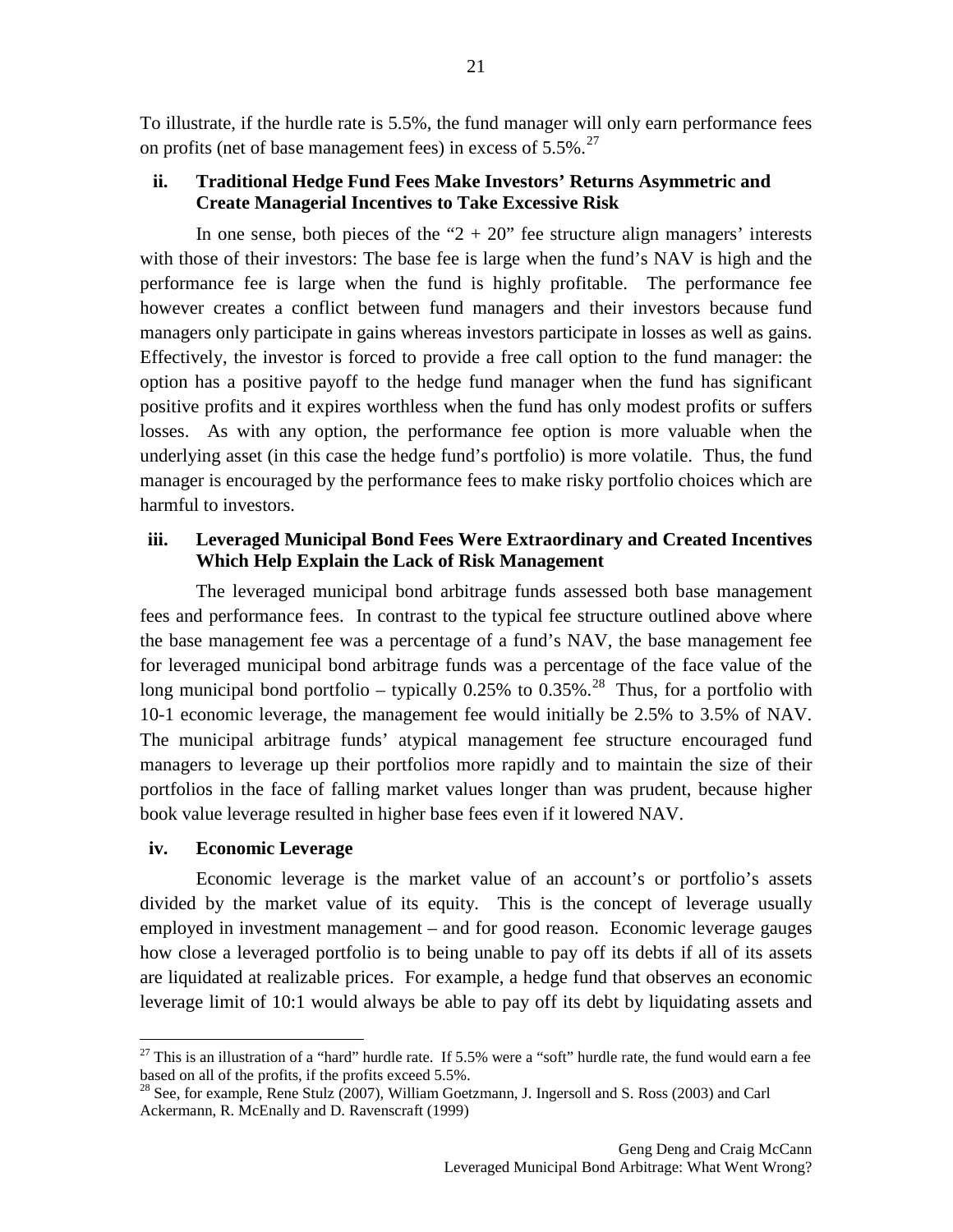still have at least 10% of its asset value left over as a cushion. The use of economic leverage limits imposes market discipline on a fund's risk management process. When a fund comes close to not having enough assets to cover all of its debts, it must reduce economic leverage by either 1) selling assets to pay down debt, or 2) raising additional capital.

Many leveraged municipal bond funds' leverage limits were expressed in terms of an accounting or book value leverage. Book value leverage divides the original purchase price of the municipal bonds by the book value of the fund's contributed capital. A drop in the market value of the municipal bonds may cause the fund to become insolvent (i.e., to be unable to pay off its liabilities by liquidating its assets at market prices) while not impacting the book value leverage.

Consider a portfolio started with \$100 million in contributed capital, \$900 million in debt and a \$1 billion long municipal bond portfolio. On the first day, both the economic and book leverage are 10:1. If the bonds' prices decline by 5%, the NAV declines to \$50 million, and economic leverage increases to 19:1. Traditional leverage limits would require the portfolio manager to sell some of the bonds and to use the proceeds to pay off debt in order to reduce the portfolio's leverage back to 10:1. But since the municipal arbitrage funds defined their limits in terms of book leverage, which remains unchanged as the bonds' prices decline and the NAV gets perilously close to \$0, the portfolio manager is not required to reduce the size of the municipal bond portfolio. In fact, when these funds did become insolvent in early 2008 and were unable to meet margin calls, there was no meaningful increase in their reported leverage. Had the hedge funds applied traditional leverage limits, the funds would have been forced to sell municipal bonds to pay down debt and would probably have avoided insolvency.

### **VII. The Funds Appear to Have Acted Counter to Their Claimed Strategy**

The brokerage firms indicated that they would increase exposure to municipal bonds when the Long Ratio was above historical averages and decrease exposure when the ratio was below historical averages. Leveraged municipal arbitrage funds appear to have doing the opposite of their advertised strategy - increasing their exposure to municipal bonds when the Long Ratio was below historical averages – or, equivalently, when spreads were narrow  $-$  in 2006 and 2007. Figure 10 plots the time series of two Long Ratios constructed from two widely used municipal bond yield indexes with 20 year maturities. Both ratios fell below their long-term means at the beginning of 2006 and continued to fall for the rest of the year. The ratios each stayed well below their historical averages until the end of 2007. During 2006 and 2007, however, leveraged municipal bond funds increased their leverage ratio or left it unchanged from 2005 and failed to reduce their municipal bond holdings.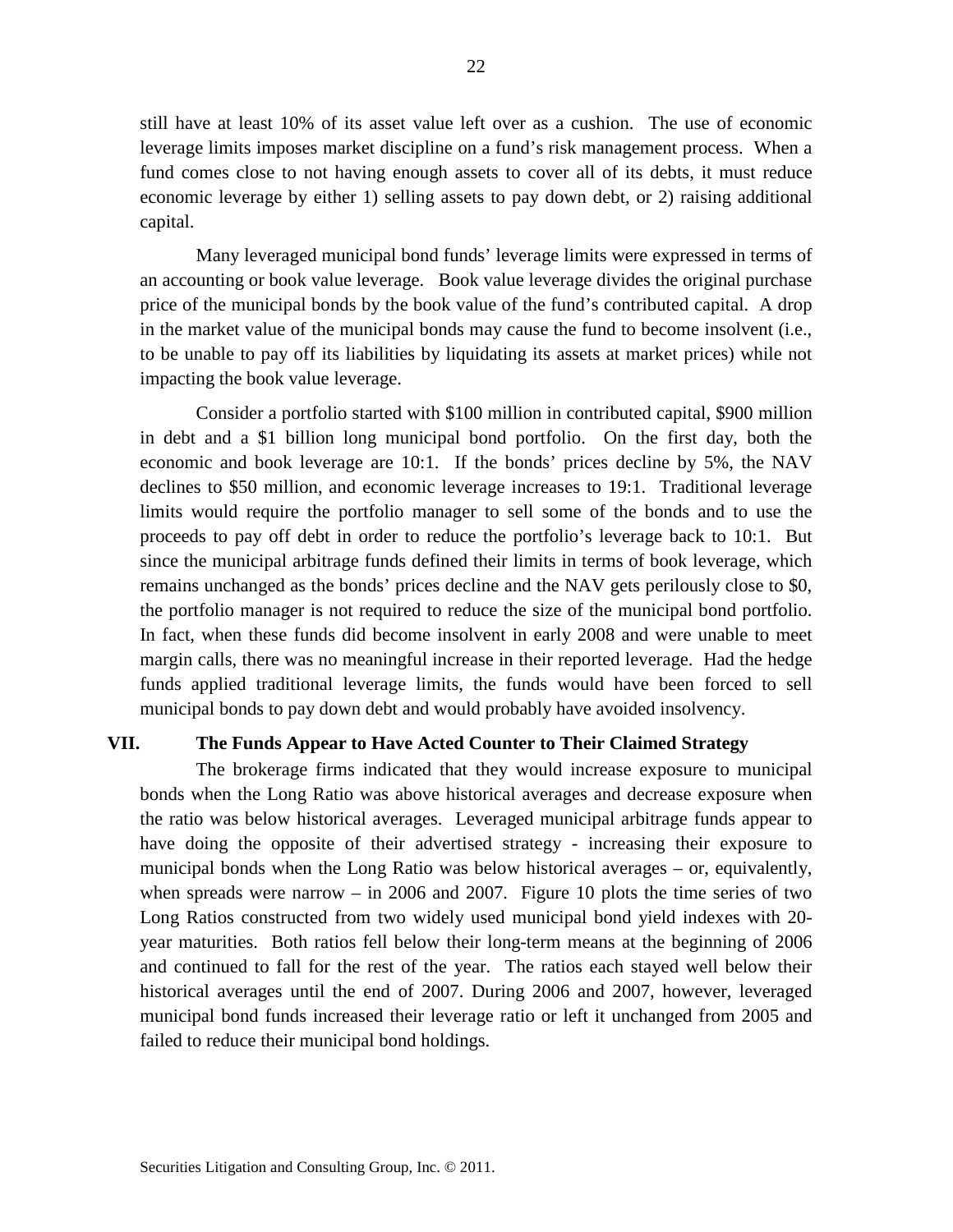Thus, at a time when their stated strategies called for reducing exposure to municipal bonds and deleveraging, the funds appear to have been maintaining or even increasing exposure through additional leverage.



**Figure 10:** Long Ratios Were Well Below Historical Averages in 2006 and 2007.

Many leveraged municipal bond funds were launched between 2002 and 2005 when long ratios were above historical averages. This made the funds initially profitable since yield spreads were high and capital gains were realized. This experience was used when marketing later offerings. Funds launched in 2006 and 2007 though were offered when spreads were low suggesting low net cash flows and likely capital losses.

# **VIII. Market Conditions Which Led to Large Losses in Funds Were Not Unprecedented or Even Unusual**

Many of the brokerage firms that marketed leveraged municipal bond arbitrage funds to investors claimed that the funds' large losses in 2007 and 2008 were the result of highly unusual market conditions - a "perfect storm" or a "once in a century event." One way to analyze such a claim is to develop a measure of the market conditions that caused the funds' losses and to then determine if these conditions had ever been present prior to 2007-2008.

Changes in the spread between the 20-year municipal bond yield and 20-year LIBOR swap rate are directly related to capital gains and losses in the funds. Increases in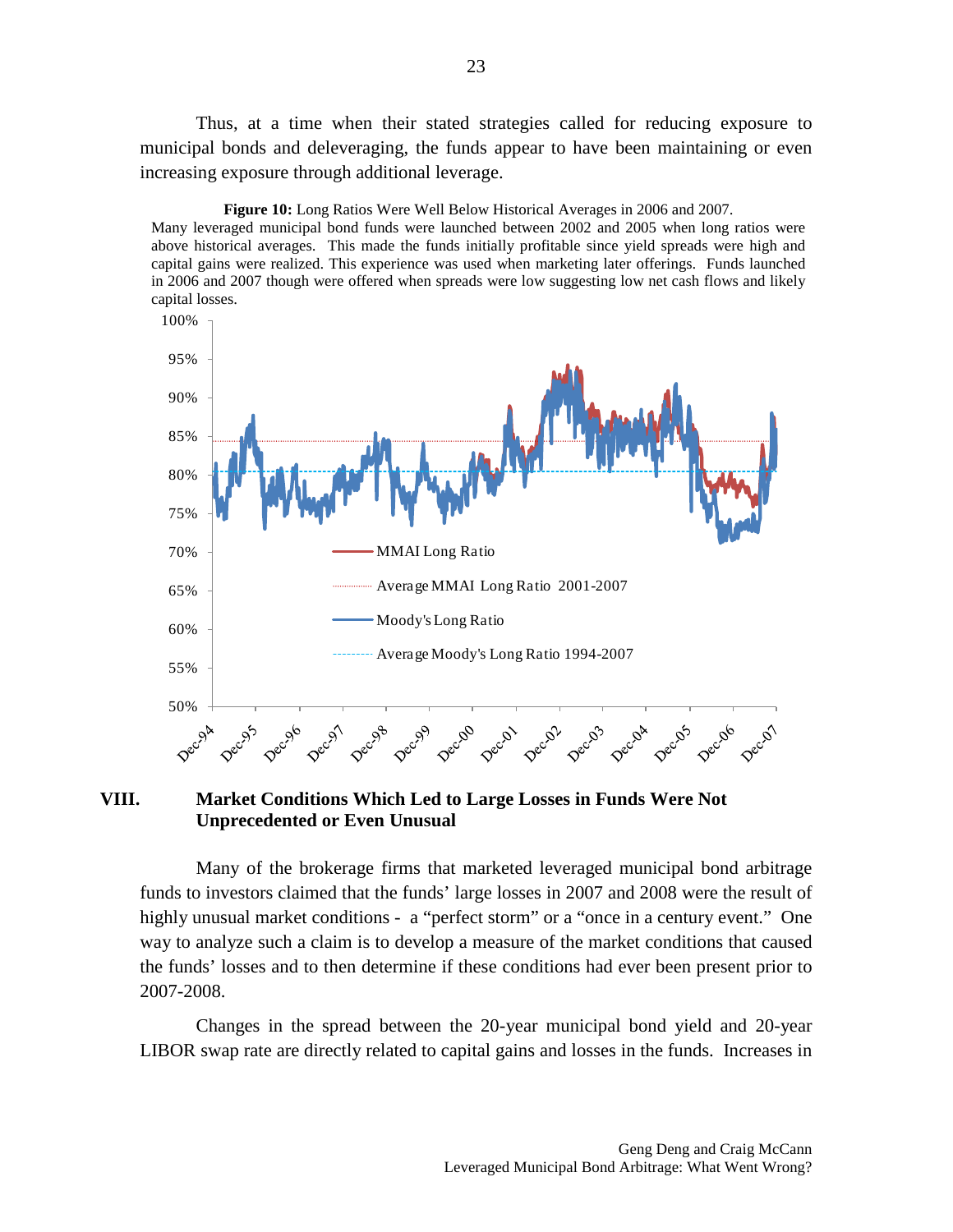the spread generate losses and decreases in the spread generate gains. <sup>[29](#page-23-0)</sup> Figure 11 illustrates that the spread increased by 1.24% from September 28, 2007 through February 29, 2008, a period during which many of these funds collapsed. The spread, however, increased by much more than 1.4% in earlier (but still recent) periods of financial distress. For example, the bond market experienced a large selloff in 1994-1995 which caused the bankruptcy of Orange County. From May 9, 1994 through December 12, 1995 the spread between the 20-year municipal bond yield and 20-year LIBOR swap rate increased by 1.97 percent: .73% more than the spread increase associated with the funds' large losses in 2007-2008. During the 2000-2003 timeframe, technology shares dropped sharply in value, Enron declared bankruptcy and a recession ensued. From May 8, 2000 through May 22, 2003 the spread between the 20-year municipal bond yield and 20-year LIBOR swap rate increased by 1.93 percent: .69% more than the spread increase associated with the funds' large losses in 2007-2008.

**Figure 11:** Changes in the Spread Between the 20-Year Municipal Yield and 20-Year LIBOR Swap Rate Many Leveraged Municipal Arbitrage Bond Funds suffered large losses from September 28, 2007 through February 29, 2008. There are at least two other times in the recent past when the funds would have suffered even larger losses had they then existed.



<span id="page-23-0"></span><sup>&</sup>lt;sup>29</sup> The 20-year long ratio is the ratio (rather than the difference) between the 20-year municipal bond yield and the 20-year LIBOR swap rate. Thus, the spread and the long ratio behave similarly. When the spread increases the long ratio increases and when the spread decreases the long ratio decreases.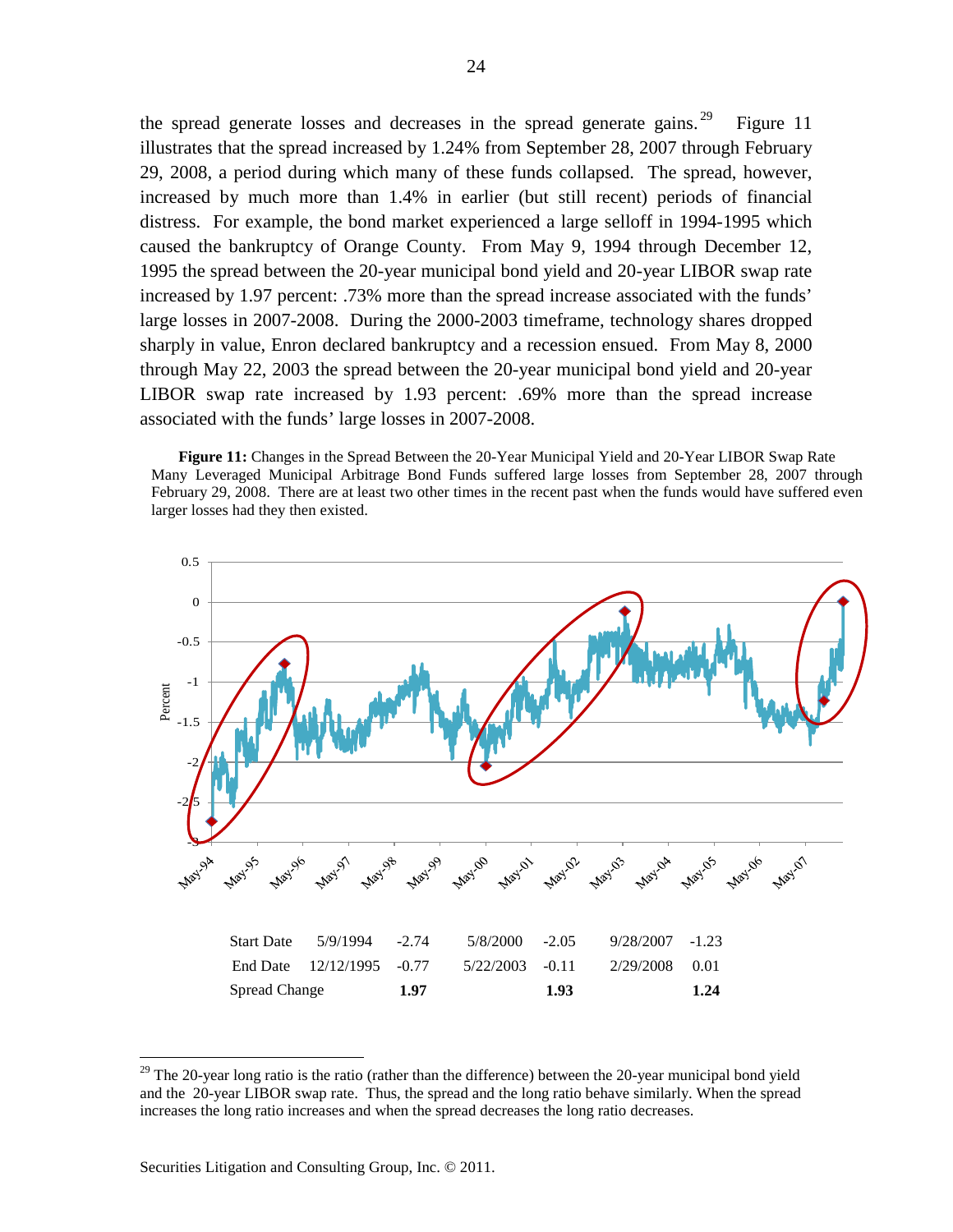Figure 11 shows that a leveraged municipal bond arbitrage fund that existed during 1994-1995 or 2000-2003 would have suffered even greater losses than these funds experienced in 2007-2008. Although broker-dealers had engaged in proprietary leveraged municipal bond arbitrage strategies prior to 2001, the first hedge fund to use this strategy was the Blue River Advantaged Muni Fund, which was not introduced until April 2001. Thus, this fund was not in existence during the first volatile time period identified in Figure 11 and existed only during the latter part of the second volatile time period. Nevertheless, as shown in Figure 12 this fund experienced significant volatility prior to July 2007; that is, prior to the time when leveraged municipal bond arbitrage funds experienced their recent large losses. Over the period from April 2001 through July 2007, the Blue River Advantaged Muni Fund experience an annual volatility of almost 21% compared to approximately 13% for the S&P 500 Index and approximately 5% for a portfolio of municipal bonds. This provides more evidence that the 2007-2008 period was not a "perfect storm" or a "once in a century event" that caused a heretofore stable strategy to experience massive volatility and large losses.

**Figure 12:** Volatility of Blue River Asset Management Main Muni Fund versus the S&P 500 and municipal bonds April 2001 through July 2007

Even prior to the late 2007-early 2008 time period Leveraged Municipal Bond Arbitrage Funds were considerably more volatile than equities and unlevered municipal bond portfolios.



## **IX. Conclusion**

The leveraged municipal arbitrage bond strategy has been marketed as a low-risk, high-yield alternative to municipal bonds. The strategy introduced additional risk by leveraging investments in long-term municipal bonds in an attempt to generate enough gross returns from the perceived arbitrage opportunity to cover the brokerage firms' fees and to net a marketable return to investors.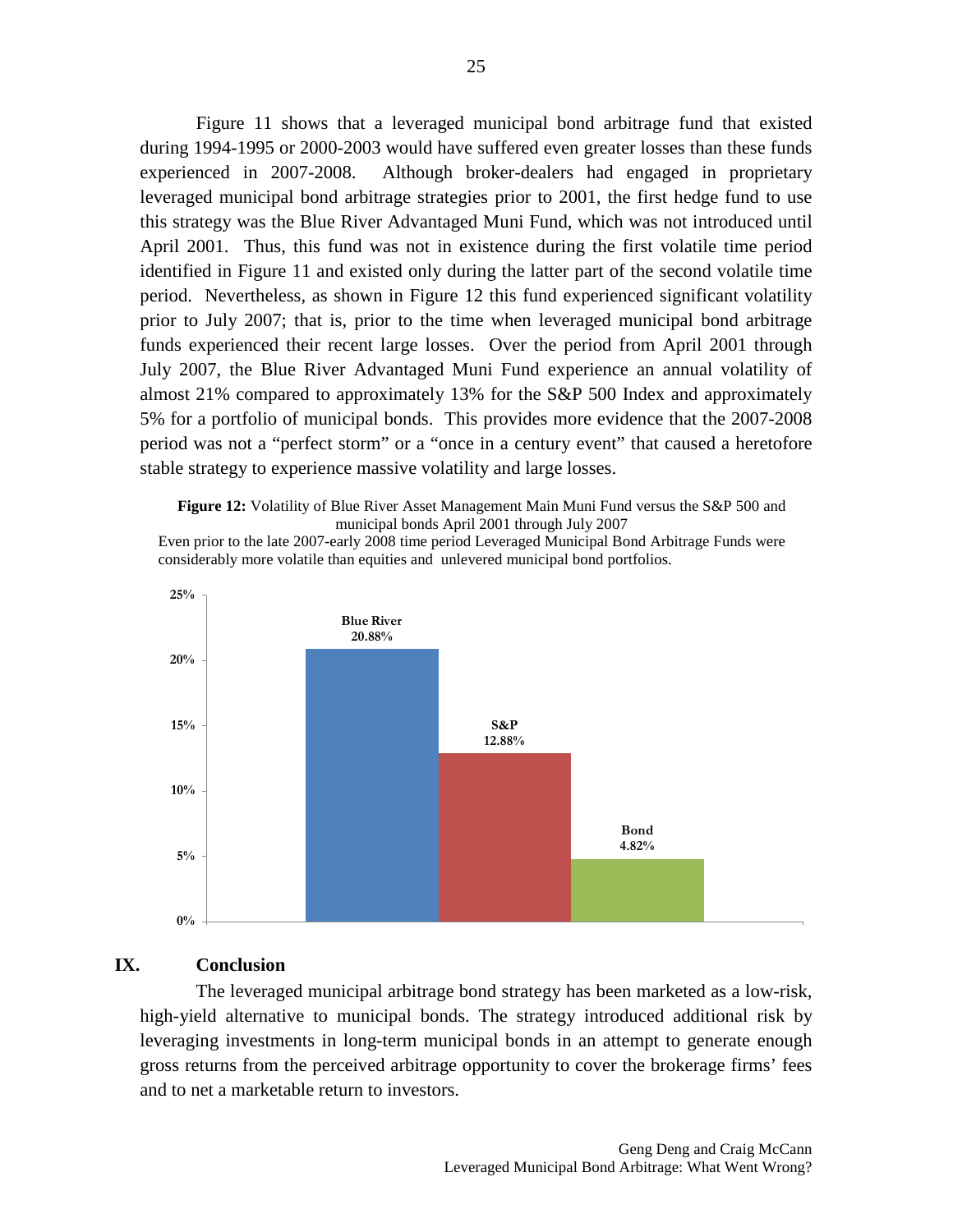Published academic research shows that the claimed market inefficiency underlying the leveraged municipal arbitrage strategy was not an inefficiency at all. The observed difference in yields is partly the result of inaptly comparing yields on callable municipal bonds to yields on non-callable taxable bonds without adjusting for the value of the embedded call options. The firms promoting this strategy did not explain in their marketing materials that a significant portion of the difference in yields the firms touted as an arbitrage opportunity was compensation for the short call option attached to most municipal bonds but absent from the taxable bonds. The remaining difference in yields is primarily explained by the well recognized liquidity risk in municipal bonds.

The municipal arbitrage strategy was dependent on hedging large, leveraged, long-term municipal bond positions with taxable interest rate swaps. The correlation between these hedges was quite low making it likely that they would fail. As long-term municipal yields increased more rapidly than the swap rates over many months, the hedging strategy in fact did fail. In February 2008, the municipal bond prices fell further and leveraged municipal bond portfolios were liquidated. Much of the losses though had occurred earlier during relatively routine interest rate environments.

Many broker-dealers have blamed the failure of the strategy in 2007 and 2008 on unprecedented market conditions. An examination of past municipal bond and LIBOR swap data shows that there were two periods in the recent past when leveraged municipal arbitrage funds would have suffered even greater losses than they did in 2007 and 2008: once during the 1994-1995 bond market selloff and the other during the 2000-2003 period when the technology equity bubble burst and the U.S. experienced a recession.

In addition to the inherent riskiness of the leveraged municipal bond arbitrage strategy, the strategy locked investors up for as long as two years even if it turned out to be riskier than the investors expected or wanted. A less complex investment would have allowed these investors to exit before the catastrophic losses occurred.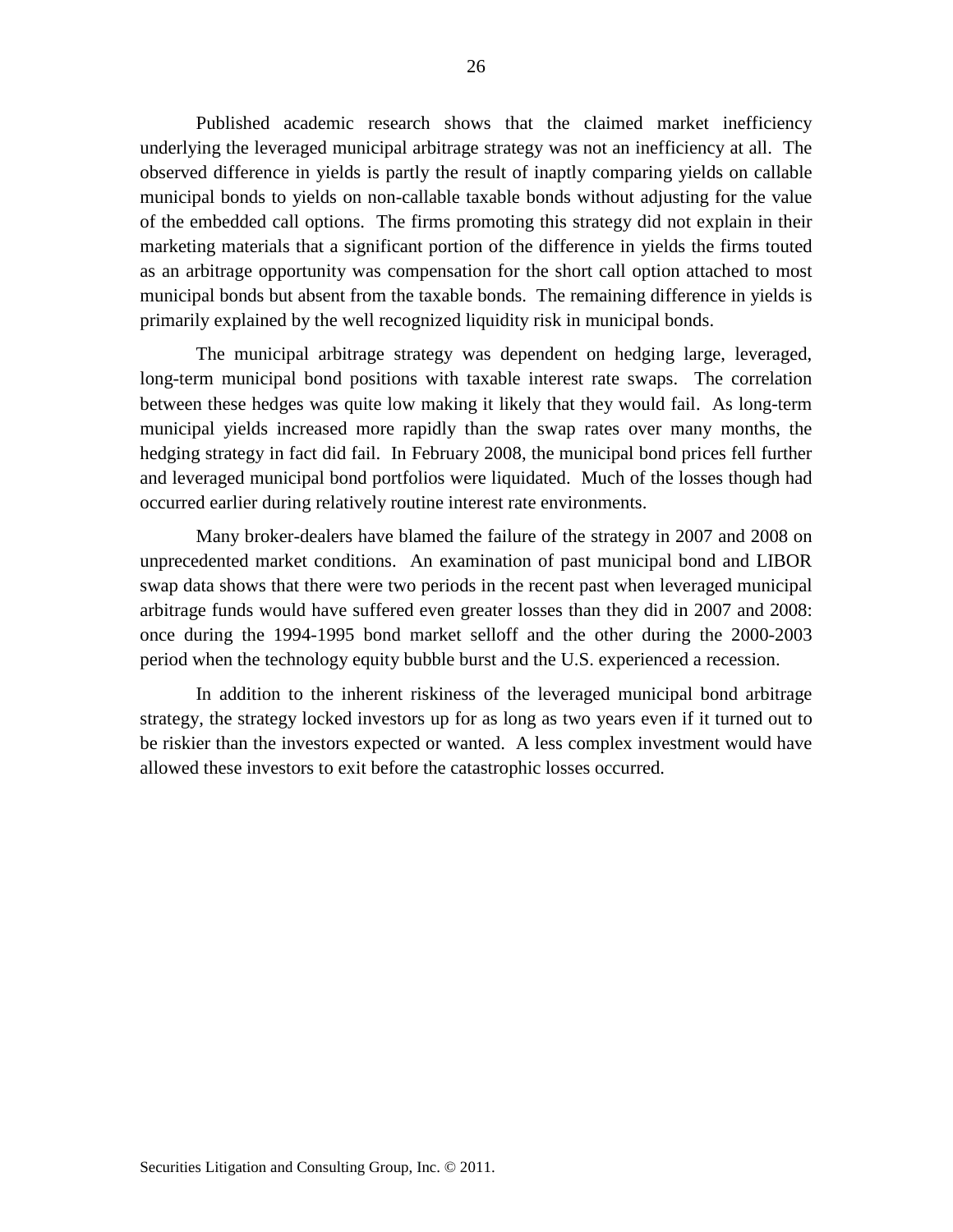#### **Bibliography**

- Ackermann, Carl, R. McEnally and D. Ravenscraft, 1999, "The Performance of Hedge Funds: Risk, Return, and Incentives", *Journal of Finance*, vol. 54, no. 3: 833-874.
- Amin, Gaurav S. and Harry M. Kat, 2003, "Stocks, Bonds, and Hedge Funds", *Journal of Portfolio Management*, vol. 29, no. 4: 113-120.
- Ang, Andrew, Vineer Bhansali and Yuhang Xing, 2010a,"Taxes on Tax-Exempt Bonds", *Journal of Finance*, 65(2), 565-601.
- Ang, Andrew, Vineer Bhansali and Yuhang Xing, 2010b, "Build America Bonds", *Journal of Fixed Income*, 20(1), 67-73.
- Anson, Mark J.P., 2001, "Hedge fund incentive fees and the 'free option'", *Journal of Alternative Investments*, vol. 4, no. 2: 43-48.
- Arvanitis, Angelo, Jonathan Gregory, and Jean-Paul Laurent, 1999, "Building Models for Credit Spreads", *Journal of Derivatives*, vol. 6, no. 3: 27-43.
- Beckers, Stan, Ross Curds, and Simon Weinberger, 2007, "Funds of Hedge Funds Take the Wrong Risks", *Journal of Portfolio Management*, vol. 33, no. 3: 108-12.
- Chacko, George, 2006, "Liquidity Risk in the Corporate Bond Markets", *working paper, Harvard Business School*.
- Chakravarty, Sugato and Asani Sarkar, 2003, "A Comparison of Trading Costs in the U.S. Corporate, Municipal and Treasury Bond Markets," *Journal of Fixed Income*, 13, 39-48.
- Chalmers, J.M.R., 1998, "Default Risk Cannot Explain the Muni-Puzzle: Evidence from Bonds that are Secured by U.S. Treasury Obligation", *The Review of Financial Studies*, 11, 281-308.
- Chalmers, John M.R., 2006, "Systematic Risk and the Muni Puzzle", 2006, *National Tax Journal*, 54(4), 833-848.
- Chen, Long, David A. Lesmond and Jason Wei, 2007, "Corporate Yield Spreads and Bond Liquidity", *Journal of Finance, 62(2): 119-149*
- De Jong, Frank, and Josst Driessen, 2005, "Liquidity Risk Premia in Corporate Bond Markets", *working paper, University of Amsterdam.*
- Downing, C. and F. Zhang, 2004, "Trading Activity and Price Volatility in the Municipal Bond Market", *Journal of Finance* 59, 899-931.
- Dwek, Julian, "The Municipal Puzzle: A Review of the Literature," MIT, June 2002 [http://dspace.mit.edu/bitstream/handle/1721.1/28245/50655908.pdf?sequenc](http://dspace.mit.edu/bitstream/handle/1721.1/28245/50655908.pdf?sequence=1)  $e=1$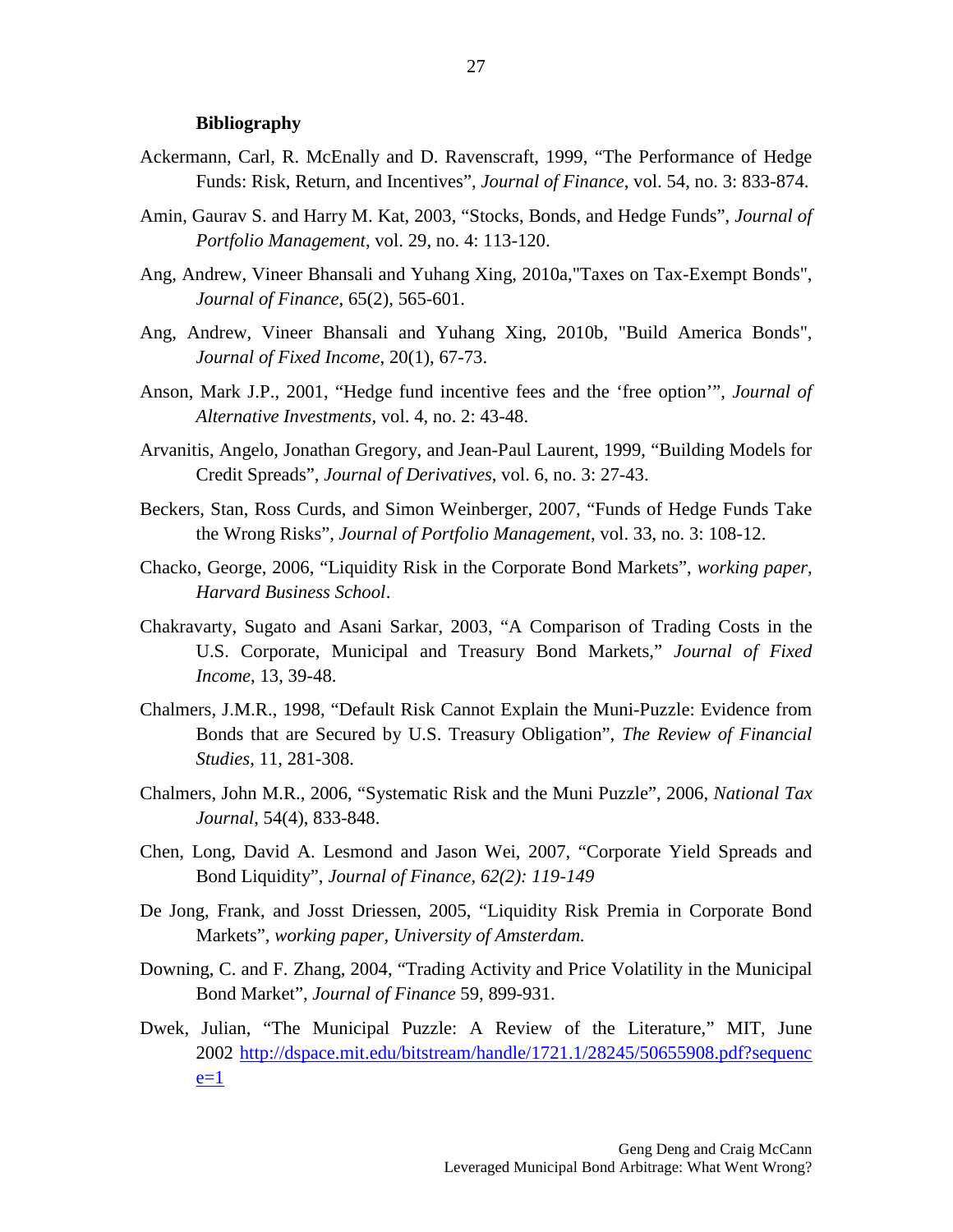- Ennis, Richard M., and Michael D. Sebastian, 2003, "A Critical Look at the Case for Hedge Funds", *Journal of Portfolio Management*, vol. 29, no. 4: 103-112.
- Erickson, Merle, Ausan Goolsbee, and Edward Maydew, 2003, "How Prevalent is Tax Arbitrage? Evidence from the Market for Municipal Bonds", *National Tax Journal*, vol. 56, no. 1: 259-270.
- Fabozzi, [Frank J., 2](http://www.cfapubs.org/action/doSearch?action=runSearch&type=advanced&result=true&prevSearch=%2Bauthorsfield%3A%28Fabozzi,%20Frank%20J.%29)007, "Valuing Bonds With Embedded Options, Chapter 9", *Fixed Income Analysis, Second Edition*, CFA Institute Investment Books, January 2007.
- Goetzmann, William N., Jonathan E. Ingersoll, and Stephen A. Ross, 2003, "High-Water Marks and Hedge Fund Management Contracts", *Journal of Finance*, vol. 58, no.4: 1685-1717.
- Gordon, Roger H. and Burton Malkiel, 1981." Corporate Finance". In: Aaron, H.J. Pechman, J.A. (Eds.), *How Taxes Affect Economic Behavior.* Brookings Institution, Washington, DC.
- Green, Richard C. 1993, "A Simple Model of the Taxable and Tax-Exempt Yield Curves", *The Review of Financial Studies*, vol. 6, no.2: 233-264.
- Gurwitz, Aaron S., Peter Knez, and Suresh Wadhwani, 1992, "A Valuation Model for Embedded Options in Municipal Bonds", *Journal of Fixed Income*, June 1992, 102-111.
- Harris, Lawrence and Michael S. Piwowar, 2004, "Municipal Bond Liquidity", *working paper, SEC*.
- Hempel, George H., 1973, "An evaluation of municipal "bankruptcy" laws and procedures", *Journal of Finance,* 28(5), 1339-1351.
- Hendershott, Patric H., and David S. Kidwell, 1978, "The Impact of Relative Security Supplies: A Test with Data from a Regional Tax-Exempt Market." *Journal of Money, Credit, and Banking* (August 1978), pp. 337-347.
- Houweling, Patrick, Albert Mentink, and Ton Vorst, 2004, "Comparing Possible Proxies of Corporate Bond Liquidity", *Journal of Banking and Finance*, 29, 1331-1358
- Hulbert, Mark, 2007, "2 + 20, and Other Hedge Fund Math," *New York Times*, March 4, 2007.
- Jacoby, Gady, George Theocharides, and Steven X. Zheng, 2007, "Liquidity Risk in the Corporate Bond Market", *working paper, Seton Hall University*.
- Jarrow, Robert A., 2002, "Modeling Fixed-Income Securities and Interest Rate Options",2nd Edition, Stanford University Press
- Kalotay, Andrew J., George O. Williams, and Frank J. Fabozzi, 1993, "A Model for Valuing Bonds and Embedded Options", Financial Analysts Journal, May-June 1993, 35-46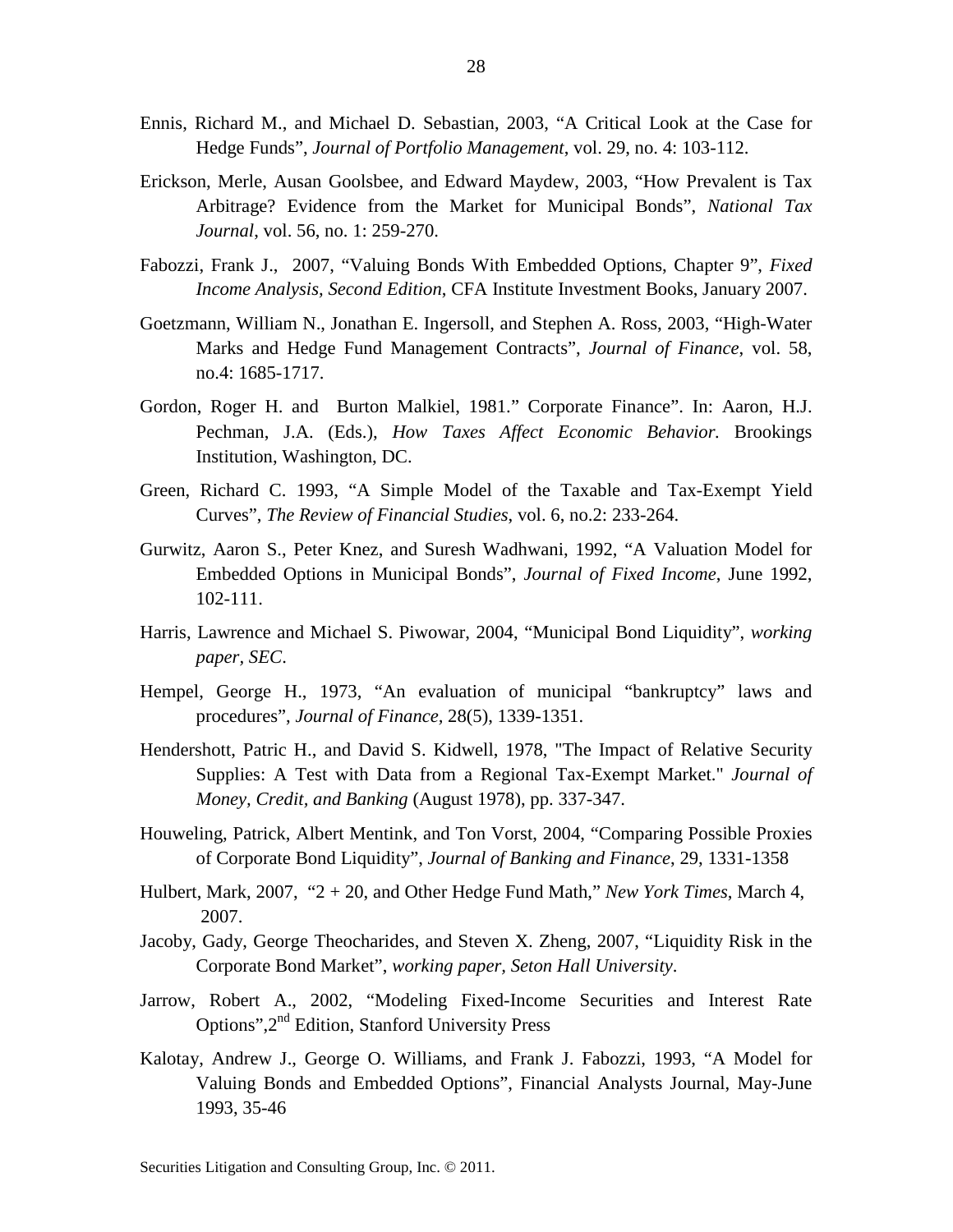- Kalotay, Andrew J. and Michael P. Dorigan, 2009, "What Makes the Municipal Yield Curve Rise?" *Journal of Fixed Income*, vol. 18, no.3: 65-71.
- Kat, Harry M., 2003, "Taking the Sting out of Hedge Funds", *Journal of Wealth Management*, vol. 6, no. 3: 67-76.
- Kidwell, David S. and Timothy W. Koch, 1982, "The Behavior of the Interest Rate Differential Between Tax-Exempt Revenue and General Obligation Bonds: A Test of Risk Preferences and Market Segmentation." *Journal of Finance*, 37 (March 1982), 73-85.
- Kochin, Levis A. and Richard W. Parks, 1988, "Was the Tax-Exempt Bond Market Inefficient or Were Future Expected Tax Rates Negative?", *Journal of Finance*, 43, 913-931.
- Kritzman, Mark and Don Rich, The Mismeasurement of Risk" *Financial Analysts Journal*, May/June 2002, Vol. 58, No. 3:91-99.
- Liang, Bing 1999, "On the Performance of Hedge Funds", *Financial Analysts Journal*, vol. 55, no. 4: 72-85.
- Managed Fund Association, 2007, "Sound Practices for Hedge Fund Managers".
- Malkiel, Burton G., and Atanu Saha, 2005, "Hedge Funds: Risk and Return", *Financial Analysts Journal*, 2005, vol. 61, no. 6: 80-88.
- Miller, Tom, *Introduction to Option-adjusted Spread Analysis*, 3rd Edition. New York: Bloomberg Press, 2007.
- Perraudin, William and A. Taylor, 2003, "Liquidity and Bond Market Spreads", *working paper, Bank of England.*
- Prendergast, Joseph R., 2000, "Predicting the 10-Year LIBOR Swap Spread: The Role and Limitations of Rich/Cheap Analysis", *Journal of Fixed Income*, vol. 10, no. 3: 86-99.
- Stulz, Rene ,2007, "Hedge Funds: Past, Present, and Future", *Journal of Economic Perspectives*, vol. 21, no.2: 175-194.
- Trzcinka, C., 1982, "The pricing of tax-exempt bonds and the Miller hypothesis" *Journal of Finance* 37(3), 907–923.
- Wang, Junbo, Chunchi Wu, and Frank Zhang, 2008, "Liquidity, Default, Taxes and Yields on Municipal Bonds", *Journal of Banking and Finance*, vol. 32, no. 6: 1133-1149.
- Wu, Chunchi., 1991. "A certainty equivalent approach to municipal bond default risk estimation", *Journal of Financial Research* 14, 241–247.